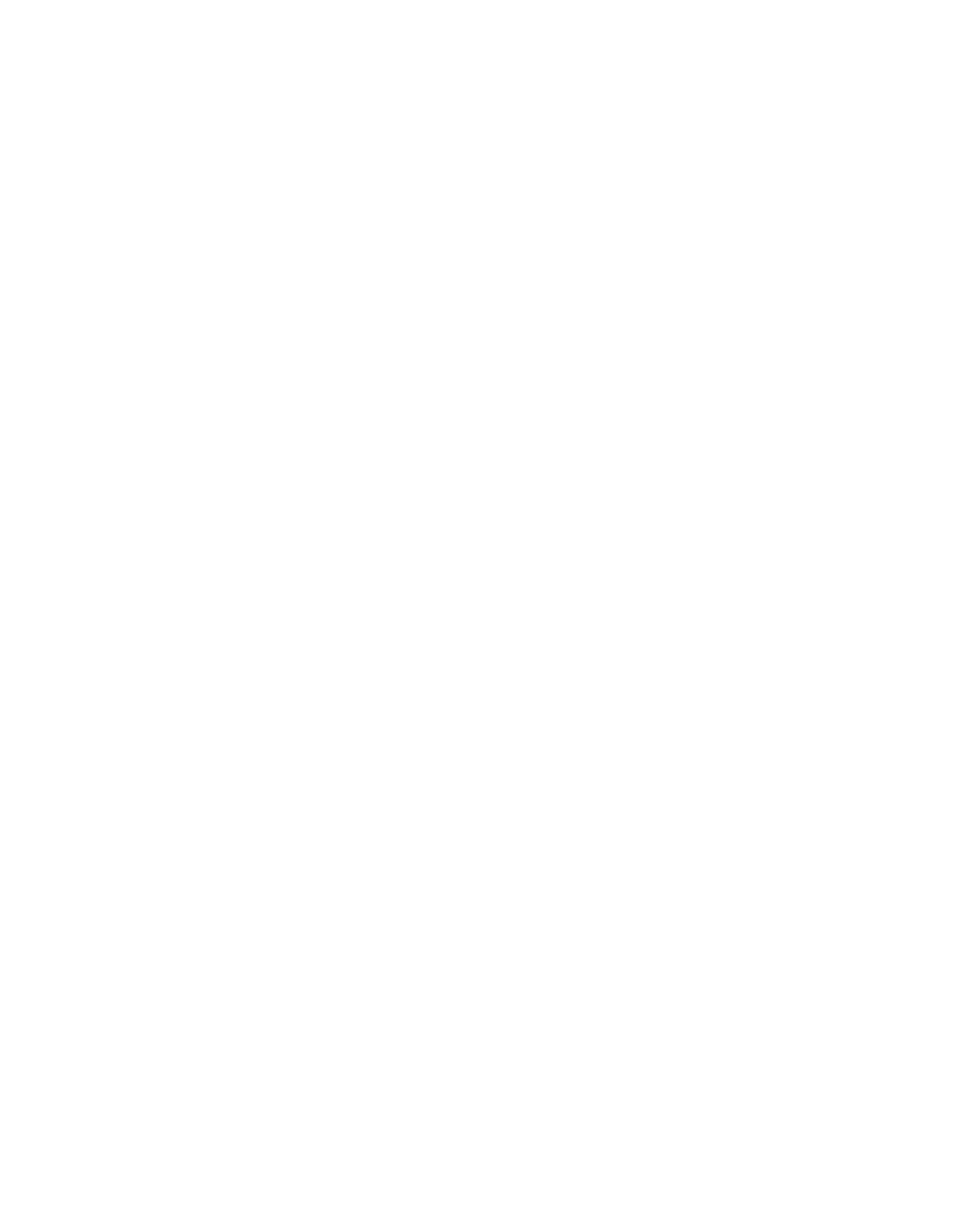# General

| 1              |       | <b>Introduction</b>                                                                                                    |    |  |
|----------------|-------|------------------------------------------------------------------------------------------------------------------------|----|--|
|                | 1.1   |                                                                                                                        | 5  |  |
|                | 1.2   |                                                                                                                        | 5  |  |
|                | 1.3   |                                                                                                                        | 5  |  |
|                | 1.4   |                                                                                                                        | 5  |  |
|                | 1.5   |                                                                                                                        | 5  |  |
|                | 1.6   | Using the pre-built libraries with Visual-Studio                                                                       | 5  |  |
|                | 1.7   |                                                                                                                        | 6  |  |
|                | 1.8   |                                                                                                                        | 6  |  |
|                | 1.9   |                                                                                                                        | 6  |  |
|                | 1.10  |                                                                                                                        | 6  |  |
| $\overline{2}$ |       | Access by C++ class interface                                                                                          | 7  |  |
|                | 2.1   |                                                                                                                        | 8  |  |
|                | 2.2   | Using custom IO logic with the C++ class interface $\dots \dots \dots \dots \dots \dots \dots \dots \dots \dots \dots$ | 9  |  |
|                | 2.3   | Using custom IO logic with the plain-c function interface $\ldots \ldots \ldots \ldots \ldots \ldots \ldots \ldots$    | 10 |  |
|                | 2.4   |                                                                                                                        | 10 |  |
|                | 2.5   |                                                                                                                        | 11 |  |
|                | 2.6   |                                                                                                                        | 12 |  |
|                | 2.7   |                                                                                                                        | 13 |  |
|                | 2.8   |                                                                                                                        | 13 |  |
|                | 2.9   |                                                                                                                        | 14 |  |
|                | 2.10  |                                                                                                                        | 14 |  |
|                | 2.11  |                                                                                                                        | 15 |  |
|                | 2.12. |                                                                                                                        | 15 |  |
|                | 2.13  |                                                                                                                        | 15 |  |
|                | 2.14  |                                                                                                                        | 18 |  |
|                | 2.15  |                                                                                                                        | 21 |  |
|                | 2.16  |                                                                                                                        | 21 |  |
|                | 2.17  |                                                                                                                        | 21 |  |
|                | 2.18  |                                                                                                                        | 23 |  |
|                | 2.19  |                                                                                                                        | 23 |  |
|                | 2.20  |                                                                                                                        | 23 |  |
|                | 2.21  |                                                                                                                        | 23 |  |
|                | 2.22  |                                                                                                                        | 24 |  |
| 3              |       | <b>Importer Notes</b>                                                                                                  | 25 |  |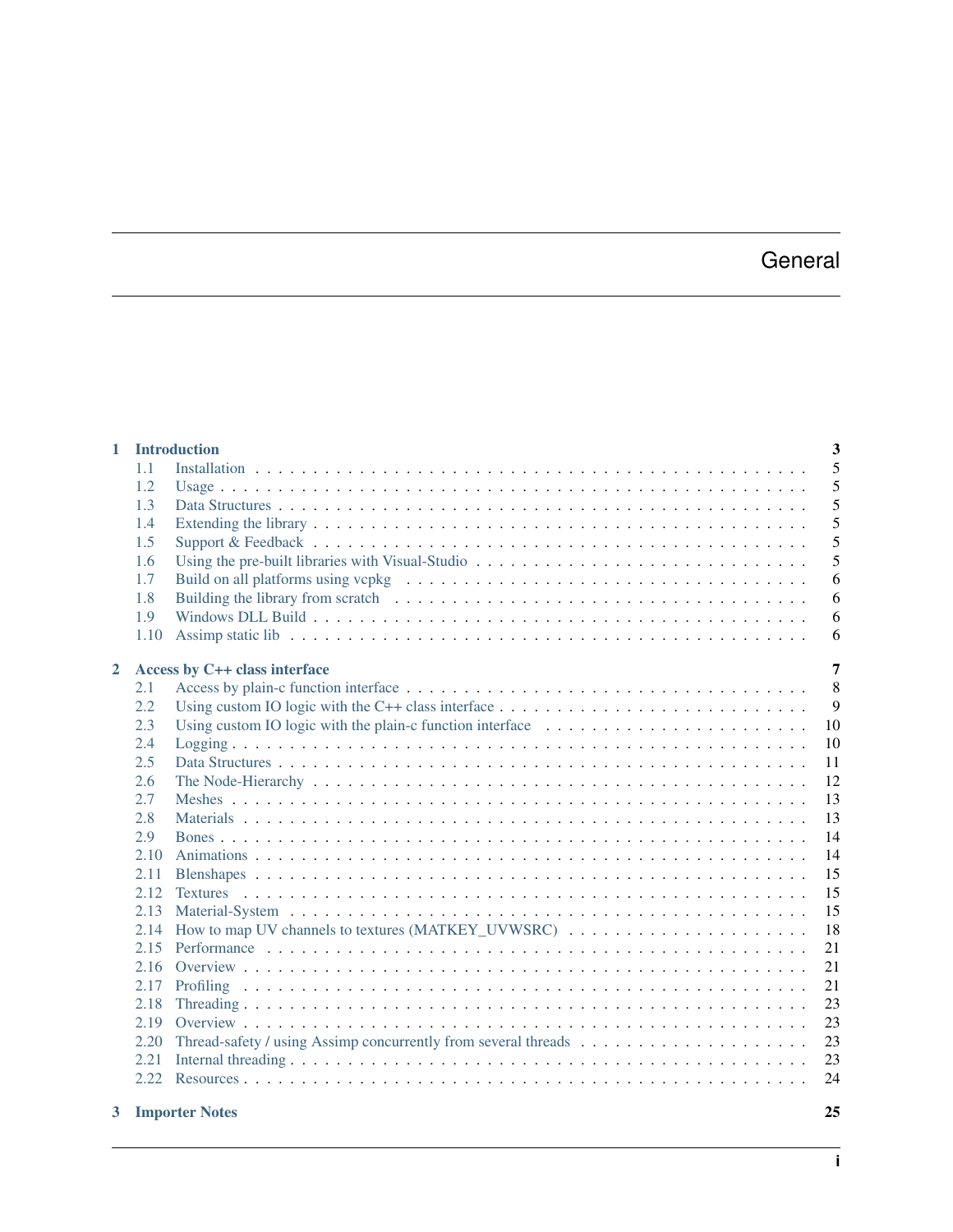| 3.1  | 25 |
|------|----|
| 3.2  | 25 |
| 3.3  | 25 |
| 3.4  | 25 |
| 3.5  | 26 |
| 3.6  | 26 |
| 3.7  | 26 |
| 3.8  | 26 |
| 3.9  | 26 |
| 3.10 | 26 |
| 3.11 | 27 |
| 3.12 | 27 |
| 3.13 | 27 |
| 3.14 | 27 |
| 3.15 | 28 |
| 3.16 | 28 |
| 3.17 | 29 |
| 3.18 | 29 |
| 3.19 | 29 |
| 3.20 | 29 |
| 3.21 | 30 |
| 3.22 | 30 |
| 3.23 | 31 |
| 3.24 | 31 |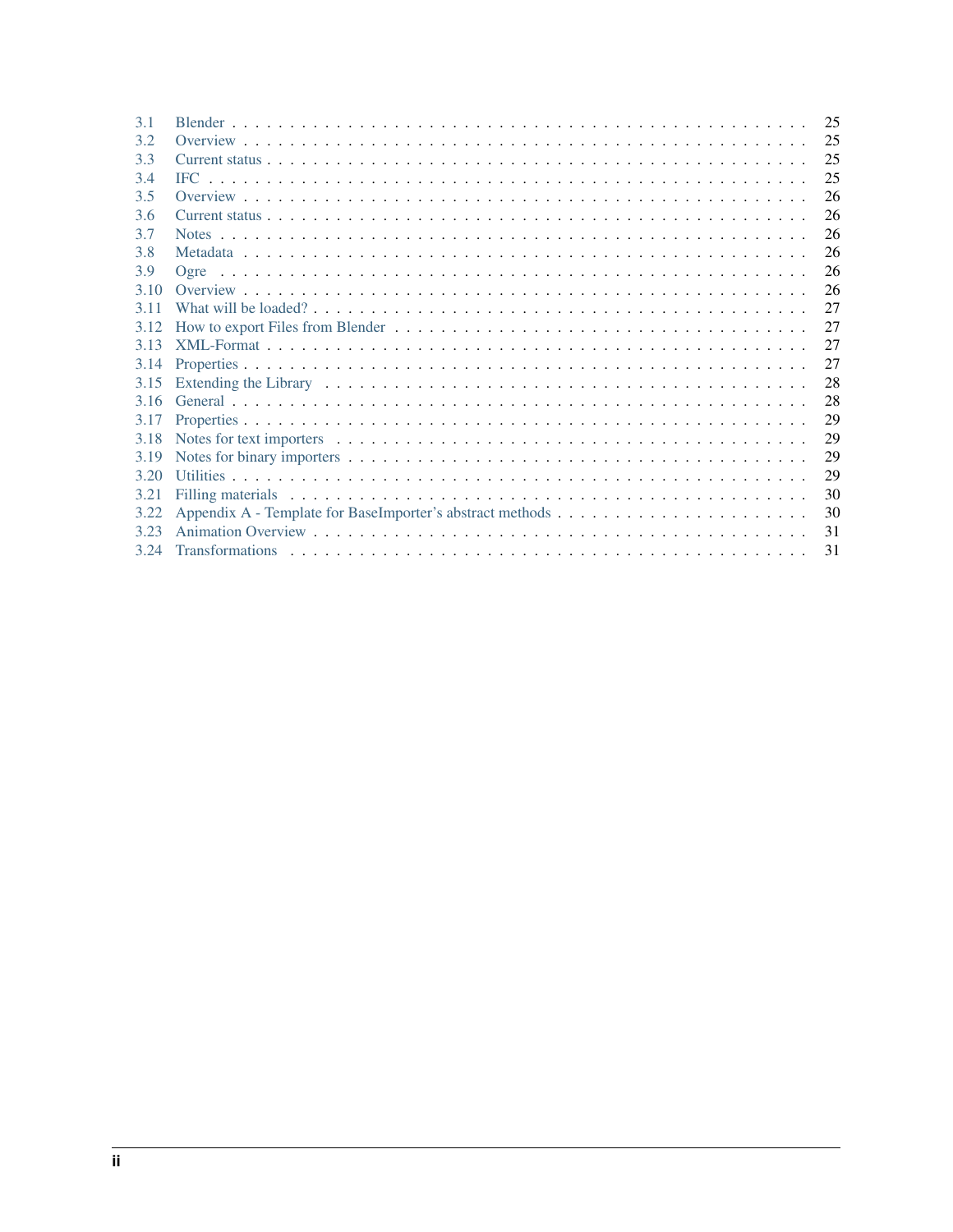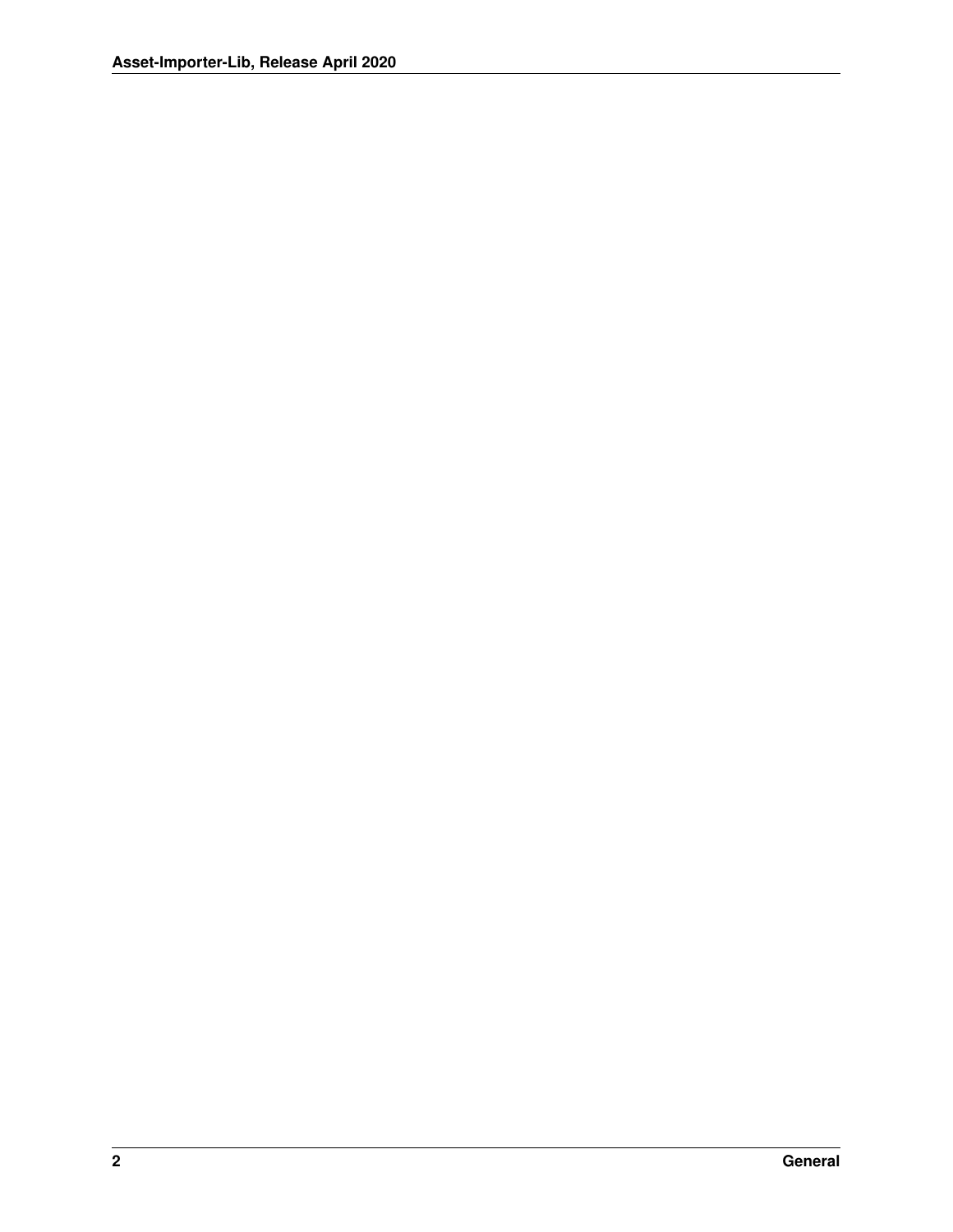# CHAPTER 1

### Introduction

<span id="page-6-0"></span>assimp is a library to load and process geometric scenes from various data formats. It is tailored at typical game scenarios by supporting a node hierarchy, static or skinned meshes, materials, bone animations and potential texture data. The library is *not* designed for speed, it is primarily useful for importing assets from various sources once and storing it in a engine-specific format for easy and fast every-day-loading. assimp is also able to apply various post processing steps to the imported data such as conversion to indexed meshes, calculation of normals or tangents/bitangents or conversion from right-handed to left-handed coordinate systems.

assimp currently supports the following file formats (note that some loaders lack some features of their formats because some file formats contain data not supported by assimp, some stuff would require so much conversion work that it has not been implemented yet and some (most . . . ) formats lack proper specifications):

- Collada (.dae, .xml)
- **Blender** (.blend )
- Biovision BVH ( .bvh )
- 3D Studio Max 3DS ( .3ds )
- 3D Studio Max ASE ( .ase )
- Wavefront Object (.obj)
- Stanford Polygon Library ( .ply )
- AutoCAD DXF ( .dxf )
- **IFC-STEP** ( .ifc )
- Neutral File Format ( .nff )
- Sense8 WorldToolkit ( .nff )
- Valve Model ( .smd, .vta )
- **Quake I** (.mdl)
- Quake II ( .md2 )
- Quake III ( .md3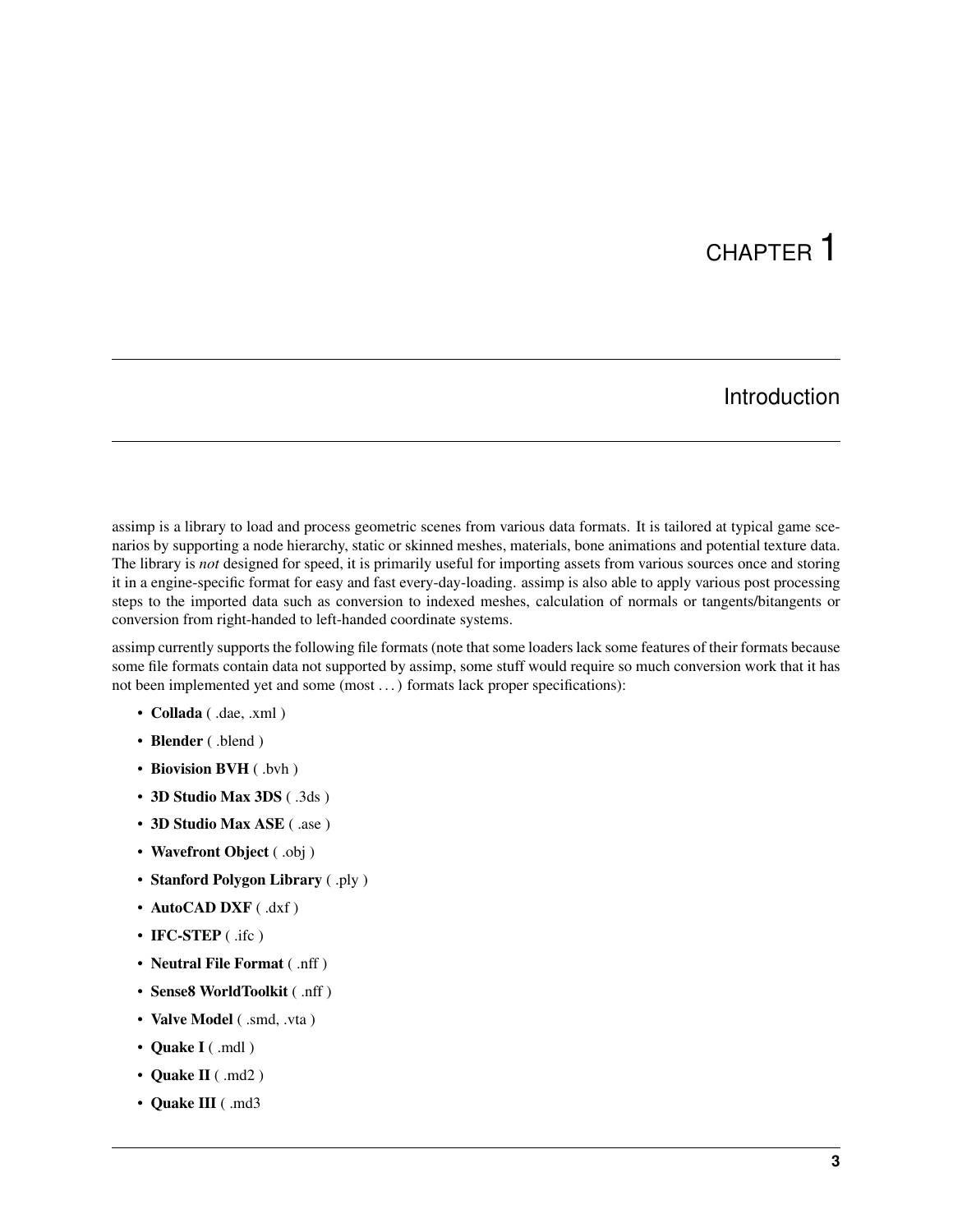- **Quake 3 BSP** ( .pk3 )
- RtCW ( .mdc )
- Doom 3 ( .md5mesh, .md5anim, .md5camera )
- DirectX  $X(x)$
- Quick $3D$  ( $.q30, .q3s$ )
- Raw Triangles ( .raw )
- $AC3D$  (.ac)
- Stereolithography ( .stl )
- Autodesk DXF ( .dxf )
- Irrlicht Mesh (.irrmesh, .xml)
- Irrlicht Scene ( .irr, .xml )
- Object File Format ( .off )
- Terragen Terrain (.ter)
- 3D GameStudio Model ( .mdl )
- 3D GameStudio Terrain ( .hmp )
- Ogre ( .mesh.xml, .skeleton.xml, .material )
- Milkshape 3D ( .ms3d )
- LightWave Model ( .lwo )
- LightWave Scene ( .lws )
- Modo Model ( .lxo )
- CharacterStudio Motion ( .csm )
- Stanford Ply ( .ply )
- TrueSpace (.cob, .scn)

See the ai importer notes for information, what a specific importer can do and what not. Note that although this paper claims to be the official documentation, [README.md](https://github.com/assimp/assimp/blob/master/Readme.md) is usually the most up-to-date list of file formats supported by the library.

Assimp is independent of the Operating System by nature, providing a C++ interface for easy integration with game engines and a C interface to allow bindings to other programming languages. At the moment the library runs on any little-endian platform including X86/Windows/Linux/Mac and X64/Windows/Linux/Mac. Special attention was paid to keep the library as free as possible from dependencies.

Big endian systems such as PPC-Macs or PPC-Linux systems are not officially supported at the moment. However, most formats handle the required endian conversion correctly, so large parts of the library should work.

The assimp linker library and viewer application are provided under the BSD 3-clause license. This basically means that you are free to use it in open- or closed-source projects, for commercial or non-commercial purposes as you like as long as you retain the license information and take own responsibility for what you do with it. For details see the LICENSE file.

You can find test models for almost all formats in the <assimp\_root>/test/models directory. Beware, they're *free*, but not all of them are **open-source**. If there's an accompagning '<file>source.txt' file don't forget to read it.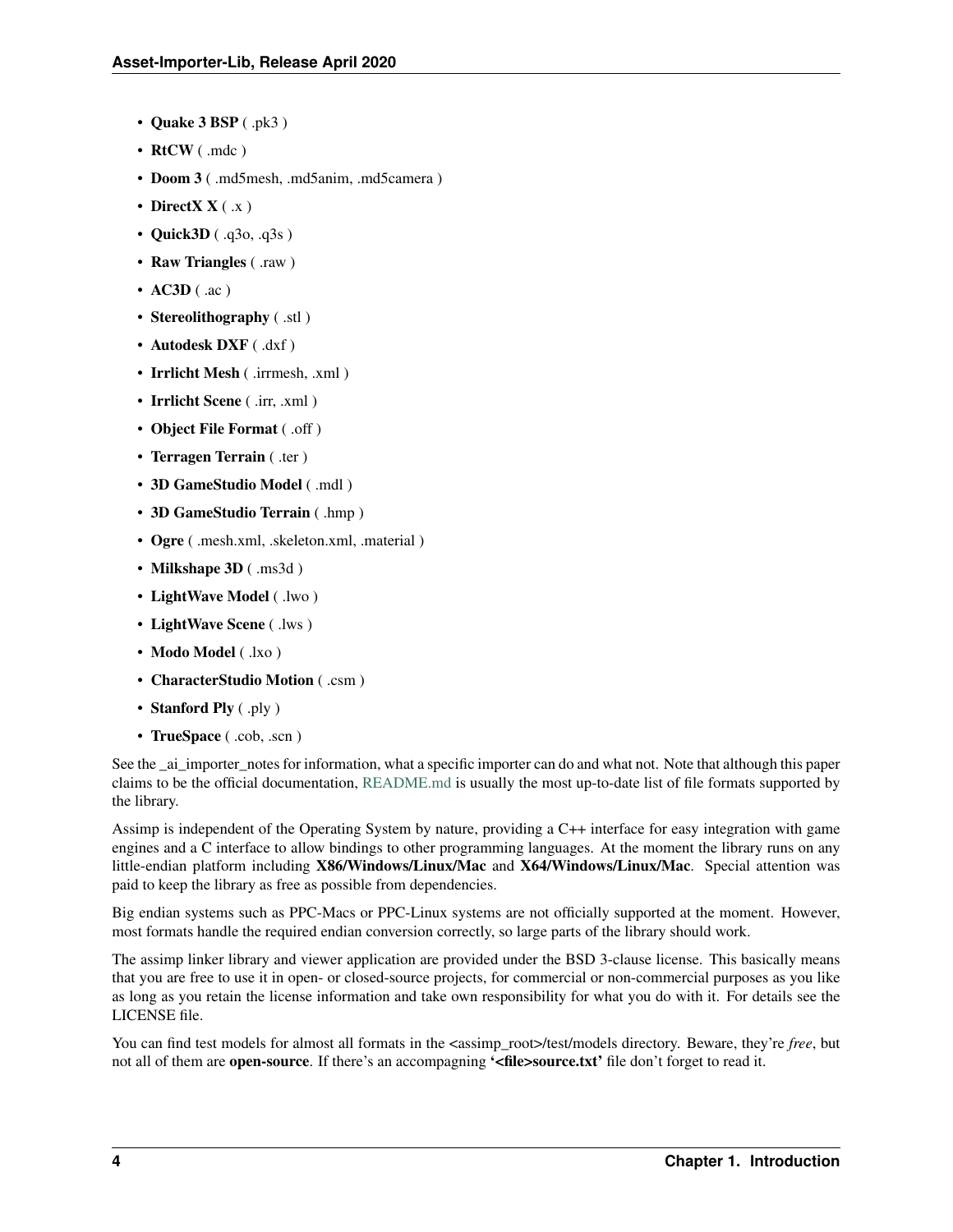# <span id="page-8-0"></span>**1.1 Installation**

assimp can be used in two ways: linking against the pre-built libraries or building the library on your own. The former option is the easiest, but the assimp distribution contains pre-built libraries only for Visual C++ 2013, 2015 and 2017. For other compilers you'll have to build assimp for yourself. Which is hopefully as hassle-free as the other way, but needs a bit more work. Both ways are described at the @link install Installation page. @endlink If you want to use assimp on Ubuntu you can install it via the following command:

sudo apt-get install assimp

If you want to use the python-assimp-port just follow these instructions: [PyAssimp Doc](https://github.com/assimp/assimp/tree/master/port/PyAssimp)

#### <span id="page-8-1"></span>**1.2 Usage**

When you're done integrating the library into your IDE / project, you can now start using it. There are two separate interfaces by which you can access the library: a C++ interface and a C interface using flat functions. While the former is easier to handle, the latter also forms a point where other programming languages can connect to. Up to the moment, though, there are no bindings for any other language provided. Have a look at the @link usage Usage page @endlink for a detailed explanation and code examples.

# <span id="page-8-2"></span>**1.3 Data Structures**

When the importer successfully completed its job, the imported data is returned in an aiScene structure. This is the root point from where you can access all the various data types that a scene/model file can possibly contain. The @link data Data Structures page @endlink describes how to interpret this data.

# <span id="page-8-3"></span>**1.4 Extending the library**

There are many 3d file formats in the world, and we're happy to support as many as possible. If you need support for a particular file format, why not implement it yourself and add it to the library? Writing importer plugins for assimp is considerably easy, as the whole postprocessing infrastructure is available and does much of the work for you. See the @link extend Extending the library @endlink page for more information.

# <span id="page-8-4"></span>**1.5 Support & Feedback**

If you have any questions/comments/suggestions/bug reports you're welcome to post them in our [Github-Issue-](https://github.com/assimp/assimp/issues)[Tracker.](https://github.com/assimp/assimp/issues) Alternatively there's a mailing list, [assimp-discussions](https://sourceforge.net/mailarchive/forum.php?forum_name=assimp-discussions) .

# <span id="page-8-5"></span>**1.6 Using the pre-built libraries with Visual-Studio**

If you develop at Visual Studio 2013, 2015, 2017 or 2019, you can simply use the pre-built linker libraries provided in the distribution. Extract all files to a place of your choice. A directory called "assimp" will be created there. Add the assimp/include path to your include paths (Menu->Extras->Options->Projects and Solutions->VC++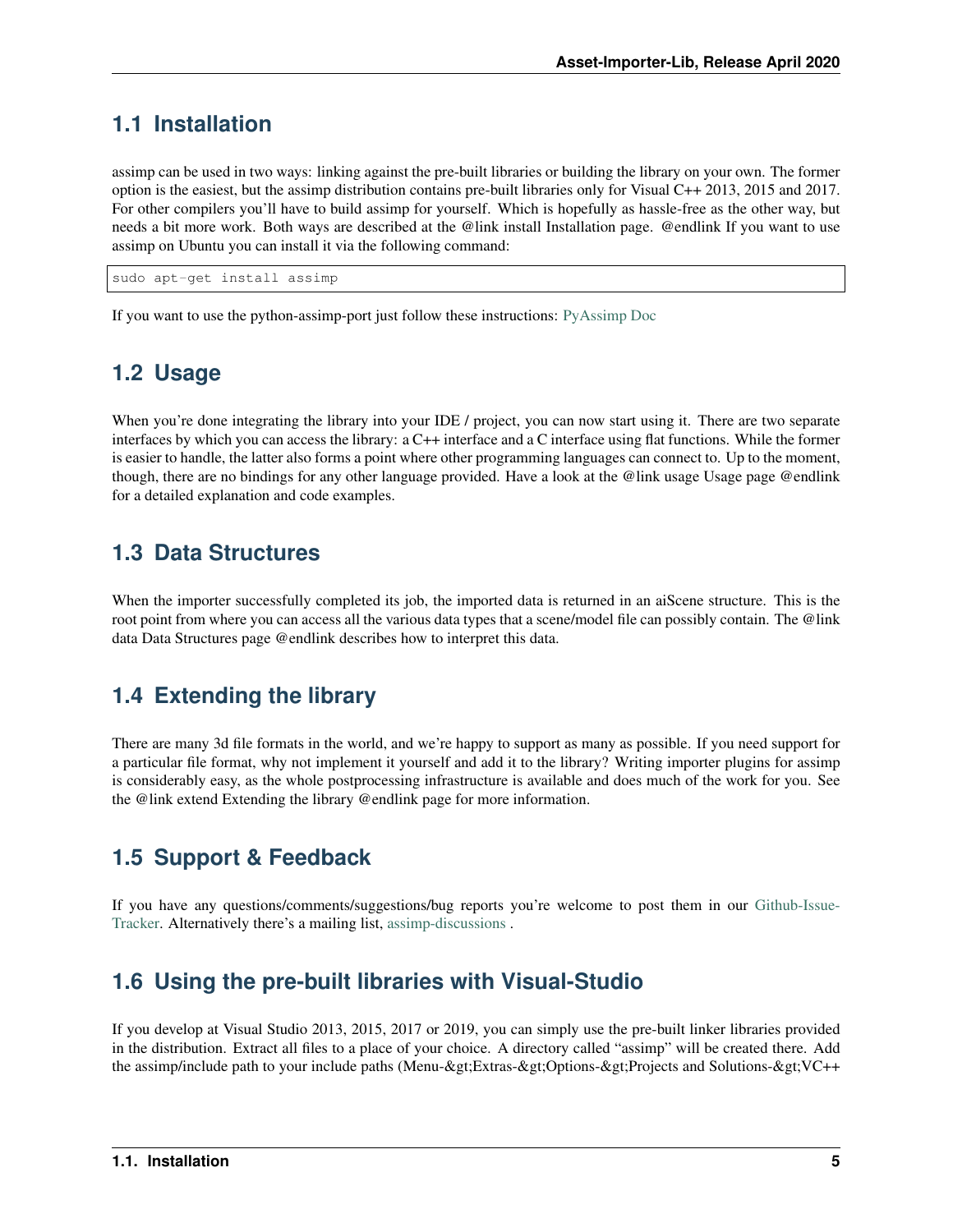Directories-&gt:Include files) and the assimp/lib/&lt:Compiler&gt: path to your linker paths (Menu-&gt:Extras- $\&$ gt;Options- $\&$ gt;Projects and Solutions- $\&$ gt;VC++ Directories- $\&$ gt;Library files). This is necessary only once to setup all paths inside you IDE.

To use the library in your C++ project you can simply generate a project file via cmake. One way is to add the assimp-folder as a subdirectory via the cmake-command

```
addsubdiectory(assimp)
```
Now just add the assimp-dependency to your application:

```
TARGET_LINK_LIBRARIES(my_game assimp)
```
If done correctly you should now be able to compile, link, run and use the application.

# <span id="page-9-0"></span>**1.7 Build on all platforms using vcpkg**

You can download and install assimp using the [vcpkg][\(https://github.com/Microsoft/vcpkg/\)](https://github.com/Microsoft/vcpkg/) dependency manager:

```
bash
git clone https://github.com/Microsoft/vcpkg.git
cd vcpkg
./bootstrap-vcpkg.sh
./vcpkg integrate install
vcpkg install assimp
```
The assimp port in vcpkg is kept up to date by Microsoft team members and community contributors. If the version is out of date, please [create an issue or pull request][\(https://github.com/Microsoft/vcpkg\)](https://github.com/Microsoft/vcpkg) on the vcpkg repository.

# <span id="page-9-1"></span>**1.8 Building the library from scratch**

First you need to install cmake. Now just get the code from github or download the latest version from the webside. to build the library just open a command-prompt / bash, navigate into the repo-folder and run cmake via:

cmake CMakeLists.txt

A project-file of your default make-system ( like gnu-make on linux or Visual-Studio on Windows ) will be generated. Run the build and you are done. You can find the libs at assimp/lib and the dll's / so's at bin.

#### <span id="page-9-2"></span>**1.9 Windows DLL Build**

The Assimp-package can be built as DLL. You just need to run the default cmake run.

#### <span id="page-9-3"></span>**1.10 Assimp static lib**

The Assimp-package can be build as a static library as well. Do do so just set the configuration variable  $**BUILD_SHARENLIBS**$  **to off during the cmake run.**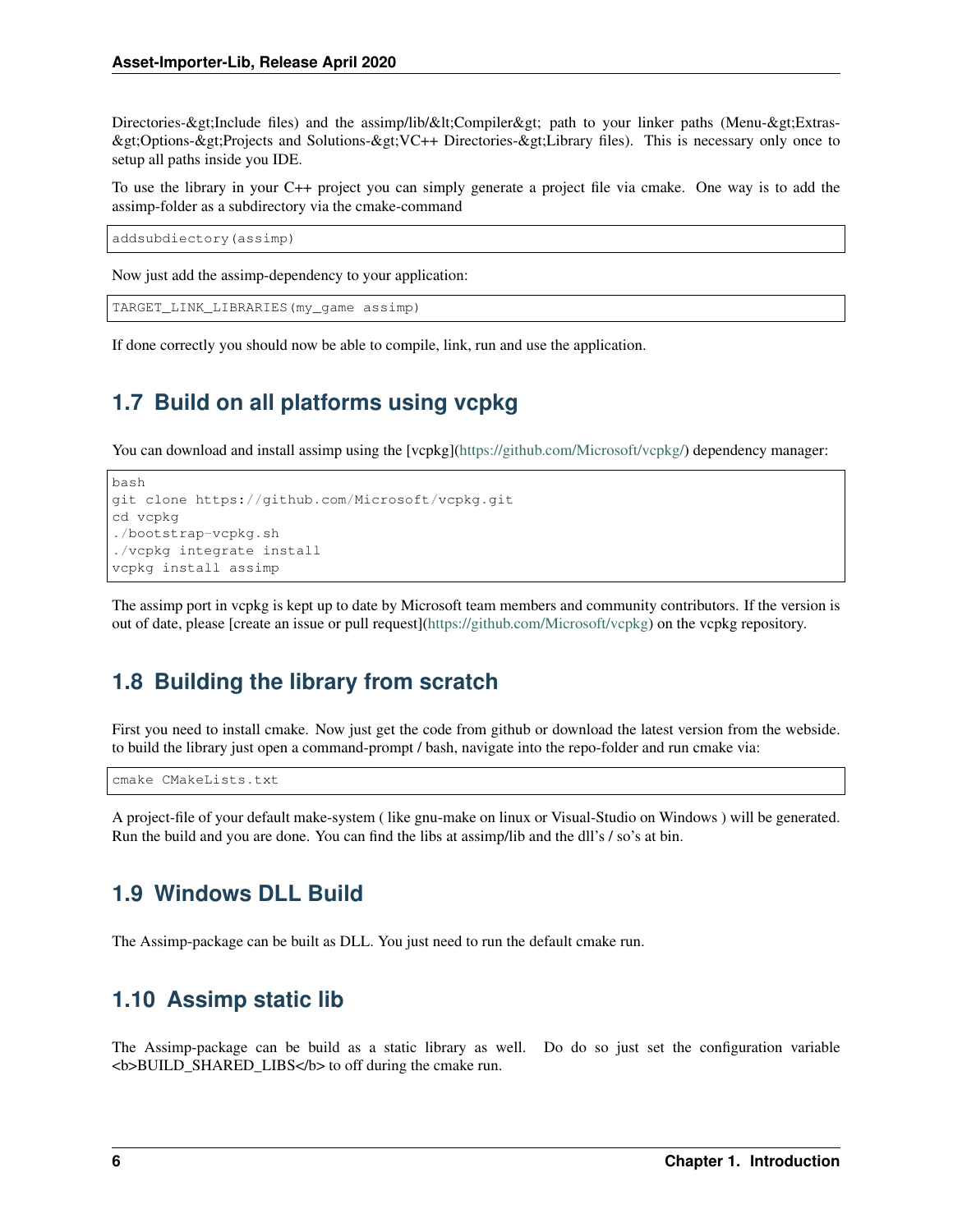# CHAPTER 2

# Access by C++ class interface

<span id="page-10-0"></span>The assimp library can be accessed by both a class or flat function interface. The C++ class interface is the preferred way of interaction: you create an instance of class Assimp::Importer, maybe adjust some settings of it and then call Assimp::Importer::ReadFile(). The class will read the files and process its data, handing back the imported data as a pointer to an aiScene to you. You can now extract the data you need from the file. The importer manages all the resources for itsself. If the importer is destroyed, all the data that was created/read by it will be destroyed, too. So the easiest way to use the Importer is to create an instance locally, use its results and then simply let it go out of scope.

*C++ example:*

```
#include <assimp/Importer.hpp> // C++ importer interface
#include <assimp/scene.h> // Output data structure
#include <assimp/postprocess.h> // Post processing flags
bool DoTheImportThing( const std::string& pFile) {
 // Create an instance of the Importer class
 Assimp::Importer importer;
 // And have it read the given file with some example postprocessing
 // Usually - if speed is not the most important aspect for you - you'll
 // probably to request more postprocessing than we do in this example.
 const aiScene* scene = importer.ReadFile( pFile,
   aiProcess_CalcTangentSpace |
   aiProcess_Triangulate |
   aiProcess_JoinIdenticalVertices |
   aiProcess_SortByPType);
 // If the import failed, report it
 if( !scene) {
   DoTheErrorLogging( importer.GetErrorString());
   return false;
  }
 // Now we can access the file's contents.
 DoTheSceneProcessing( scene);
```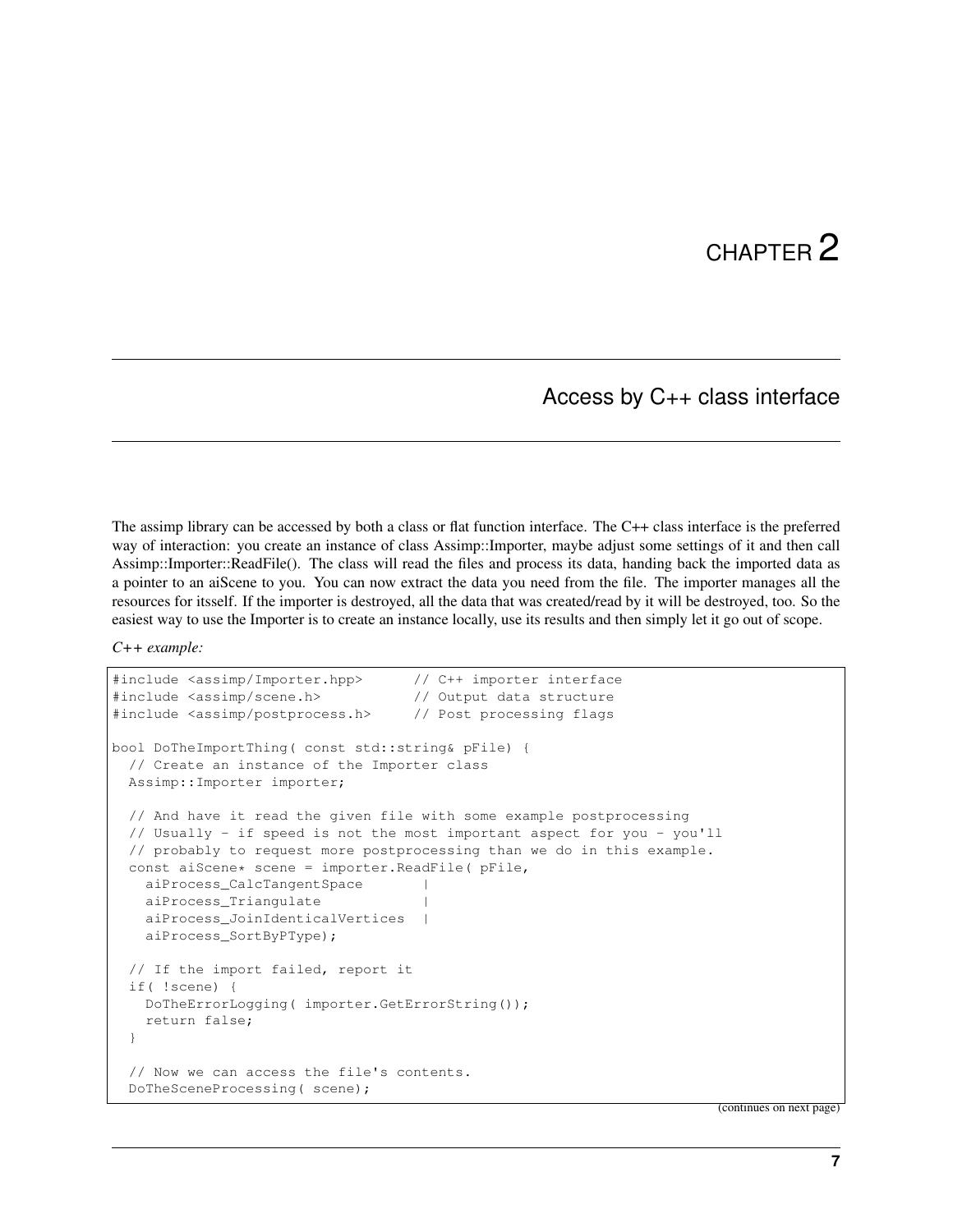```
// We're done. Everything will be cleaned up by the importer destructor
return true;
```
What exactly is read from the files and how you interpret it is described at the @ref data page. @endlink The post processing steps that the assimp library can apply to the imported data are listed at #aiPostProcessSteps. See the @ref pp Post processing page for more details.

Note that the aiScene data structure returned is declared 'const'. Yes, you can get rid of these 5 letters with a simple cast. Yes, you may do that. No, it's not recommended (and it's suicide in DLL builds if you try to use new or delete on any of the arrays in the scene).

# <span id="page-11-0"></span>**2.1 Access by plain-c function interface**

The plain function interface is just as simple, but requires you to manually call the clean-up after you're done with the imported data. To start the import process, call aiImportFile() with the filename in question and the desired postprocessing flags like above. If the call is successful, an aiScene pointer with the imported data is handed back to you. When you're done with the extraction of the data you're interested in, call aiReleaseImport() on the imported scene to clean up all resources associated with the import.

*C-Example:*

}

```
#include <assimp/cimport.h> // Plain-C interface
#include <assimp/scene.h> // Output data structure
#include <assimp/postprocess.h> // Post processing flags
bool DoTheImportThing( const char* pFile) {
 // Start the import on the given file with some example postprocessing
 // Usually - if speed is not the most important aspect for you - you'll t
 // probably to request more postprocessing than we do in this example.
 const aiScene* scene = aiImportFile( pFile,
   aiProcess_CalcTangentSpace |
   aiProcess_Triangulate |
   aiProcess_JoinIdenticalVertices |
   aiProcess_SortByPType);
 // If the import failed, report it
 if( nullptr != scene)DoTheErrorLogging( aiGetErrorString());
    return false;
  }
 // Now we can access the file's contents
 DoTheSceneProcessing( scene);
  // We're done. Release all resources associated with this import
 aiReleaseImport( scene);
 return true;
}
```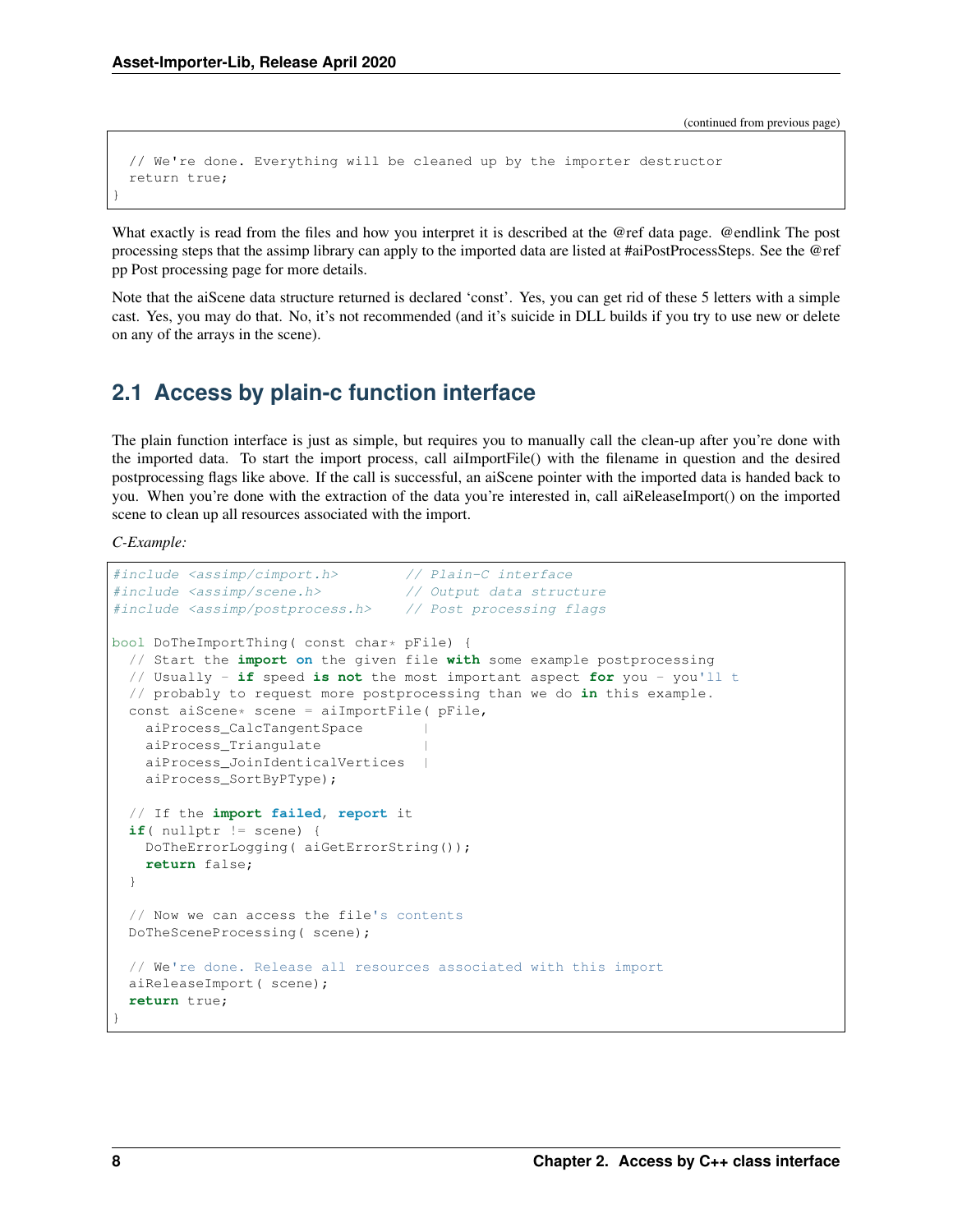# <span id="page-12-0"></span>**2.2 Using custom IO logic with the C++ class interface**

The assimp library needs to access files internally. This of course applies to the file you want to read, but also to additional files in the same folder for certain file formats. By default, standard C/C++ IO logic is used to access these files. If your application works in a special environment where custom logic is needed to access the specified files, you have to supply custom implementations of IOStream and IOSystem. A shortened example might look like this:

```
#include <assimp/IOStream.hpp>
#include <assimp/IOSystem.hpp>
// My own implementation of IOStream
class MyIOStream : public Assimp::IOStream {
  friend class MyIOSystem;
protected:
  // Constructor protected for private usage by MyIOSystem
 MyIOStream();
public:
  ~MyIOStream();
 size_t Read( void* pvBuffer, size_t pSize, size_t pCount) { ... }
 size_t Write( const void* pvBuffer, size_t pSize, size_t pCount) { ... }
 aiReturn Seek( size_t pOffset, aiOrigin pOrigin) { ... }
 size_t Tell() const { ... }
 size_t FileSize() const { ... }
 void Flush () { ... }
};
// Fisher Price - My First Filesystem
class MyIOSystem : public Assimp::IOSystem {
 MyIOSystem() { ... }
 ~MyIOSystem() { ... }
  // Check whether a specific file exists
  bool Exists( const std::string& pFile) const {
    ..
  }
  // Get the path delimiter character we'd like to see
  char GetOsSeparator() const {
   return '/';
  }
  // ... and finally a method to open a custom stream
  IOStream* Open( const std::string& pFile, const std::string& pMode) {
    return new MyIOStream( ... );
  }
  void Close( IOStream* pFile) { delete pFile; }
};
```
Now that your IO system is implemented, supply an instance of it to the Importer object by calling

Assimp::Importer::SetIOHandler().

An example: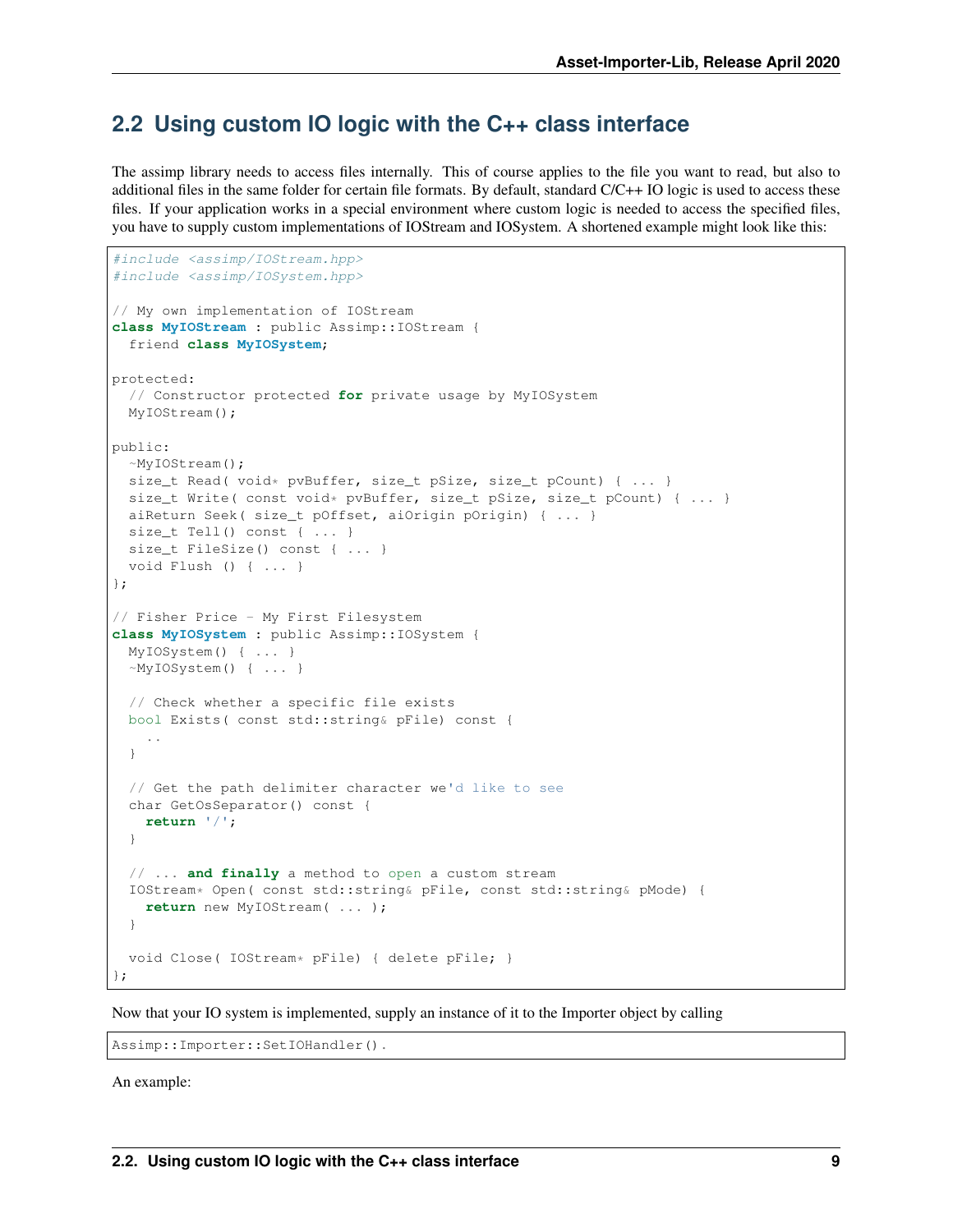```
void DoTheImportThing( const std::string& pFile) {
 Assimp::Importer importer;
 // put my custom IO handling in place
 importer.SetIOHandler( new MyIOSystem());
  // the import process will now use this implementation to access any file
 importer.ReadFile( pFile, SomeFlag | SomeOtherFlag);
}
```
# <span id="page-13-0"></span>**2.3 Using custom IO logic with the plain-c function interface**

The C interface also provides a way to override the file system. Control is not as fine-grained as for C++ although surely enough for almost any purpose. The process is simple:

- Include cfileio.h
- Fill an aiFileIO structure with custom file system callbacks (they're self-explanatory as they work similar to the CRT's fXXX functions)
- •

# <span id="page-13-1"></span>**2.4 Logging**

The assimp library provides an easy mechanism to log messages. For instance if you want to check the state of your import and you just want to see, after which preprocessing step the import-process was aborted you can take a look into the log. Per default the assimp-library provides a default log implementation, where you can log your user specific message by calling it as a singleton with the requested logging-type. To see how this works take a look to this:

```
using namespace Assimp;
// Create a logger instance
DefaultLogger::create("", Logger::VERBOSE);
// Now I am ready for logging my stuff
DefaultLogger::get()->info("this is my info-call");
// Kill it after the work is done
DefaultLogger::kill();
```
At first you have to create the default-logger-instance (create). Now you are ready to rock and can log a little bit around. After that you should kill it to release the singleton instance.

If you want to integrate the assimp-log into your own GUI it my be helpful to have a mechanism writing the logs into your own log windows. The logger interface provides this by implementing an interface called LogStream. You can attach and detach this log stream to the default-logger instance or any implementation derived from Logger. Just derivate your own logger from the abstract base class LogStream and overwrite the write-method:

```
// Example stream
class myStream : public LogStream {
public:
   // Write womethink using your own functionality
   void write(const char* message) {
        ::printf("%s\n", message);
```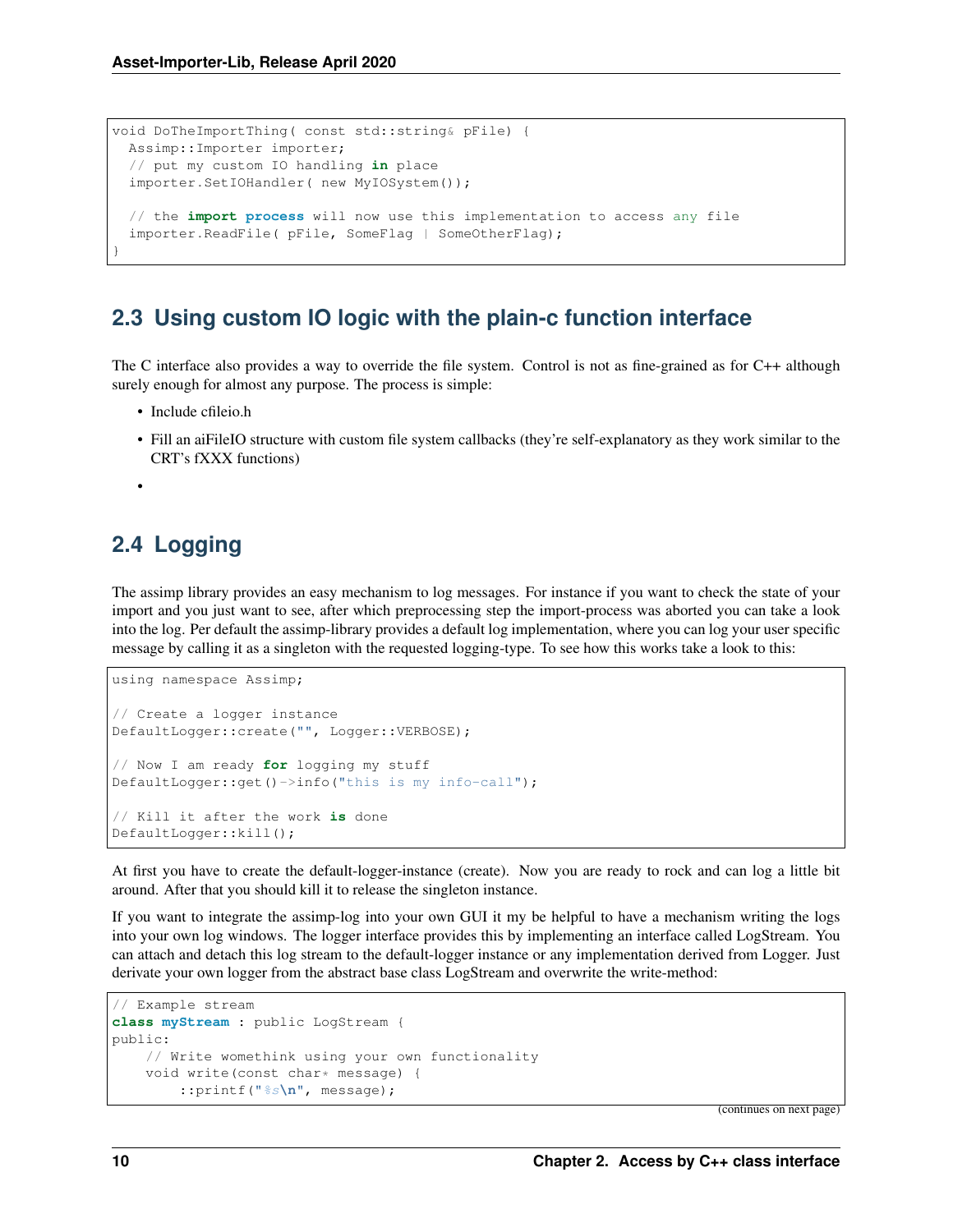```
};
// Select the kinds of messages you want to receive on this log stream
const unsigned int severity = Logger::Debugging|Logger::Info|Logger::Err|Logger::Warn;
// Attaching it to the default logger
Assimp::DefaultLogger::get()->attachStream( new myStream, severity );
```
The severity level controls the kind of message which will be written into the attached stream. If you just want to log errors and warnings set the warn and error severity flag for those severities. It is also possible to remove a self defined logstream from an error severity by detaching it with the severity flag set:

```
unsigned int severity = 0;
severity | = Logger:: Debugging;
// Detach debug messages from you self defined stream
Assimp::DefaultLogger::get()->attachStream( new myStream, severity );
```
If you want to implement your own logger just derive from the abstract base class #Logger and overwrite the methods debug, info, warn and error.

If you want to see the debug-messages in a debug-configured build, the Logger-interface provides a logging-severity. You can set it calling the following method:

Assimp::DefaultLogger::get()->setLogSeverity( LogSeverity log\_severity );

The normal logging severity supports just the basic stuff like, info, warnings and errors. In the verbose level very finegrained debug messages will be logged, too. Note that this kind kind of logging might decrease import performance.

#### <span id="page-14-0"></span>**2.5 Data Structures**

}

The assimp library returns the imported data in a collection of structures. aiScene forms the root of the data, from here you gain access to all the nodes, meshes, materials, animations or textures that were read from the imported file. The aiScene is returned from a successful call to assimp::Importer::ReadFile(), aiImportFile() or aiImportFileEx() - see the @link usage Usage page @endlink for further information on how to use the library.

By default, all 3D data is provided in a right-handed coordinate system such as OpenGL uses. In this coordinate system, +X points to the right, +Y points upwards and +Z points out of the screen towards the viewer. Several modeling packages such as 3D Studio Max use this coordinate system as well (or a rotated variant of it). By contrast, some other environments use left-handed coordinate systems, a prominent example being DirectX. If you need the imported data to be in a left-handed coordinate system, supply the #aiProcess\_MakeLeftHanded flag to the ReadFile() function call.

The output face winding is counter clockwise. Use #aiProcess\_FlipWindingOrder to get CW data.

x2 x1 x0

Outputted polygons can be literally everything: they're probably concave, self-intersecting or non-planar, although our built-in triangulation (#aiProcess\_Triangulate postprocessing step) doesn't handle the two latter.

The output UV coordinate system has its origin in the lower-left corner: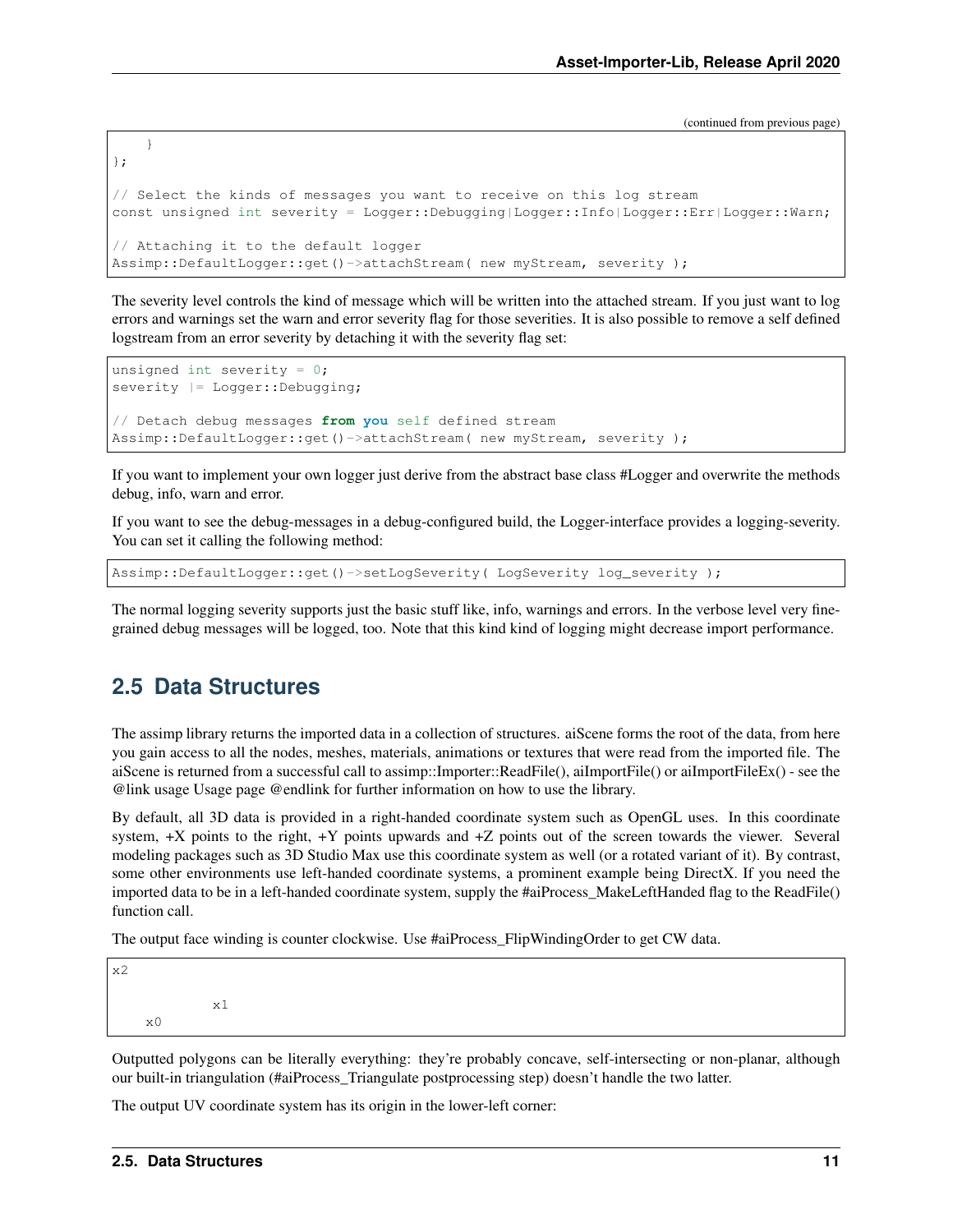```
0x|1y --------- 1x|1y| |
| |
| |
0x|0y --------- 1x|0y
```
Use the #aiProcess\_FlipUVs flag to get UV coordinates with the upper-left corner als origin.

A typical 4x4 matrix including a translational part looks like this:

X1 Y1 Z1 T1 X2 Y2 Z2 T2 X3 Y3 Z3 T3 0 0 0 1

with  $\lt t$ t $\lt N$ 1, X2, X3 $\lt l$ t $\lt t$  being the local X base vector,  $\lt t$ t $\lt N$ 1, Y2, Y3 $\lt l$ t $\lt l$  being the local Y base vector,  $<$ tt $>(Z1, Z2, Z3)$  $<$ /tt $>$  being the local Z base vector and  $<$ tt $>(T1, T2, T3)$  $<$ /tt $>$  being the offset of the local origin (the translational part). All matrices in the library use row-major storage order. That means that the matrix elements are stored row-by-row, i.e. they end up like this in memory:  $\lt t$ t $\ge$ [X1, Y1, Z1, T1, X2, Y2, Z2, T2, X3, Y3, Z3, T3, 0, 0,  $0, 1$ ]  $\lt$ /tt $>$ .

Note that this is neither the OpenGL format nor the DirectX format, because both of them specify the matrix layout such that the translational part occupies three consecutive addresses in memory (so those matrices end with  $\lt t$ t $\lt$ [..., T1, T2, T3,  $1\le t$  (t), whereas the translation in an Assimp matrix is found at the offsets 3, 7 and 11 (spread across the matrix). You can transpose an Assimp matrix to end up with the format that OpenGL and DirectX mandate. To be very precise: The transposition has nothing to do with a left-handed or right-handed coordinate system but 'converts' between row-major and column-major storage format.

<b>11.24.09:</b> We changed the orientation of our quaternions to the most common convention to avoid confusion. However, if you're a previous user of Assimp and you update the library to revisions beyond SVNREV 502, you have to adapt your animation loading code to match the new quaternion orientation.

# <span id="page-15-0"></span>**2.6 The Node-Hierarchy**

Nodes are little named entities in the scene that have a place and orientation relative to their parents. Starting from the scene's root node all nodes can have 0 to x child nodes, thus forming a hierarchy. They form the base on which the scene is built on: a node can refer to 0..x meshes, can be referred to by a bone of a mesh or can be animated by a key sequence of an animation. DirectX calls them "frames", others call them "objects", we call them aiNode.

A node can potentially refer to single or multiple meshes. The meshes are not stored inside the node, but instead in an array of aiMesh inside the aiScene. A node only refers to them by their array index. This also means that multiple nodes can refer to the same mesh, which provides a simple form of instancing. A mesh referred to by this way lives in the node's local coordinate system. If you want the mesh's orientation in global space, you'd have to concatenate the transformations from the referring node and all of its parents.

Most of the file formats don't really support complex scenes, though, but a single model only. But there are more complex formats such as .3ds, .x or .collada scenes which may contain an arbitrary complex hierarchy of nodes and meshes. I for myself would suggest a recursive filter function such as the following pseudocode:

```
void CopyNodesWithMeshes( aiNode node, SceneObject targetParent, Matrix4x4.
˓→accTransform) {
 SceneObject parent;
 Matrix4x4 transform;
  // if node has meshes, create a new scene object for it
```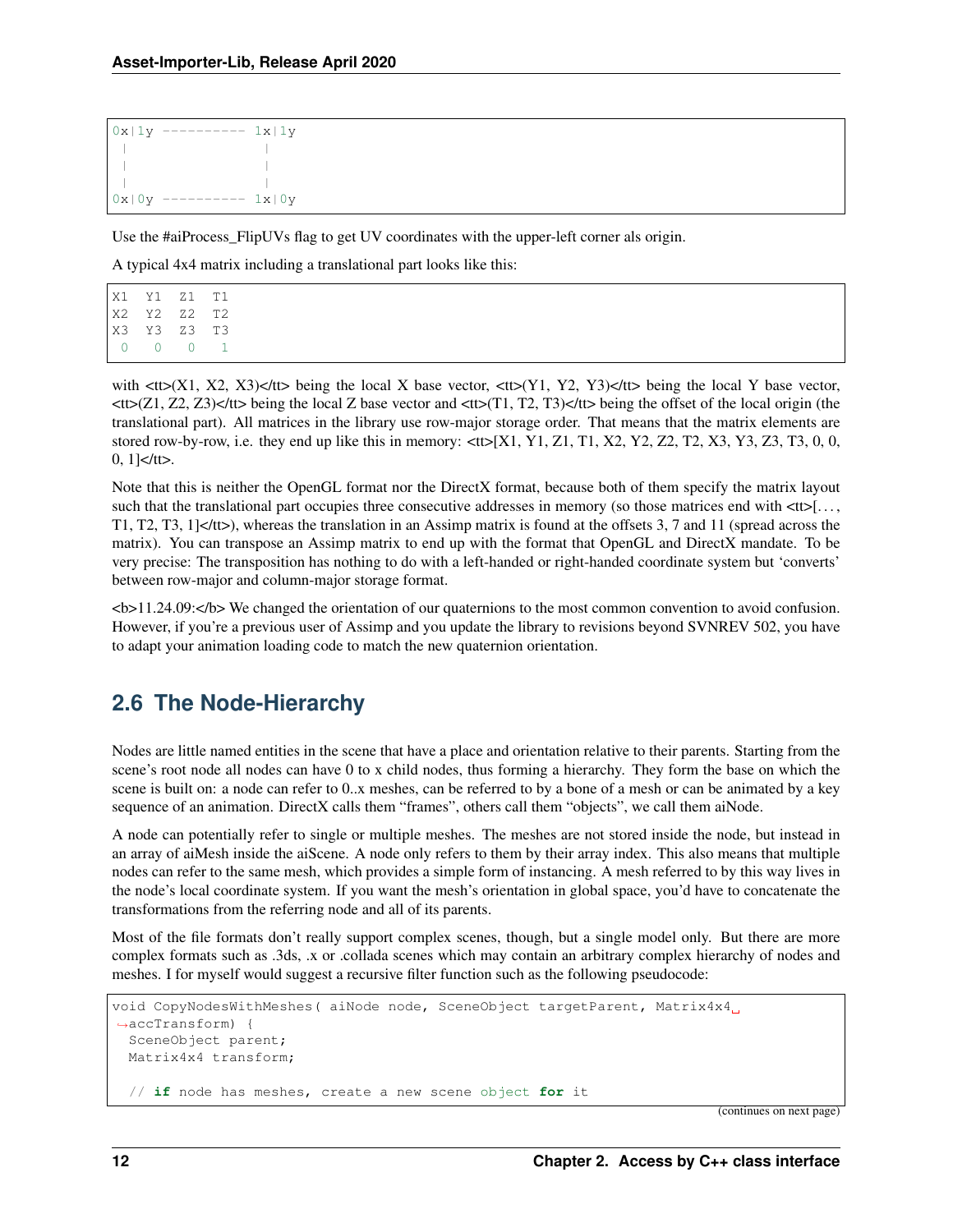```
if( node.mNumMeshes > 0) {
       SceneObjekt newObject = new SceneObject;
       targetParent.addChild( newObject);
        // copy the meshes
       CopyMeshes( node, newObject);
        // the new object is the parent for all child nodes
       parent = newObject;
        transform.SetUnity();
  } else {
        // if no meshes, skip the node, but keep its transformation
       parent = targetParent;
        transform = node.mTransformation * accTransform;}
 // continue for all child nodes
 for( all node.mChildren) {
       CopyNodesWithMeshes( node.mChildren[a], parent, transform);
  }
}
```
This function copies a node into the scene graph if it has children. If yes, a new scene object is created for the import node and the node's meshes are copied over. If not, no object is created. Potential child objects will be added to the old targetParent, but there transformation will be correct in respect to the global space. This function also works great in filtering the bone nodes - nodes that form the bone hierarchy for another mesh/node, but don't have any mesh themselves.

# <span id="page-16-0"></span>**2.7 Meshes**

All meshes of an imported scene are stored in an array of aiMesh\* inside the aiScene. Nodes refer to them by their index in the array and providing the coordinate system for them, too. One mesh uses only a single material everywhere - if parts of the model use a different material, this part is moved to a separate mesh at the same node. The mesh refers to its material in the same way as the node refers to its meshes: materials are stored in an array inside aiScene, the mesh stores only an index into this array.

An aiMesh is defined by a series of data channels. The presence of these data channels is defined by the contents of the imported file: by default there are only those data channels present in the mesh that were also found in the file. The only channels guaranteed to be always present are aiMesh::mVertices and aiMesh::mFaces. You can test for the presence of other data by testing the pointers against NULL or use the helper functions provided by aiMesh. You may also specify several post processing flags at Importer::ReadFile() to let assimp calculate or recalculate additional data channels for you.

At the moment, a single aiMesh may contain a set of triangles and polygons. A single vertex does always have a position. In addition it may have one normal, one tangent and bitangent, zero to AI\_MAX\_NUMBER\_OF\_TEXTURECOORDS (4 at the moment) texture coords and zero to AI\_MAX\_NUMBER\_OF\_COLOR\_SETS (4) vertex colors. In addition a mesh may or may not have a set of bones described by an array of aiBone structures. How to interpret the bone information is described later on.

# <span id="page-16-1"></span>**2.8 Materials**

See the @link materials Material System Page. @endlink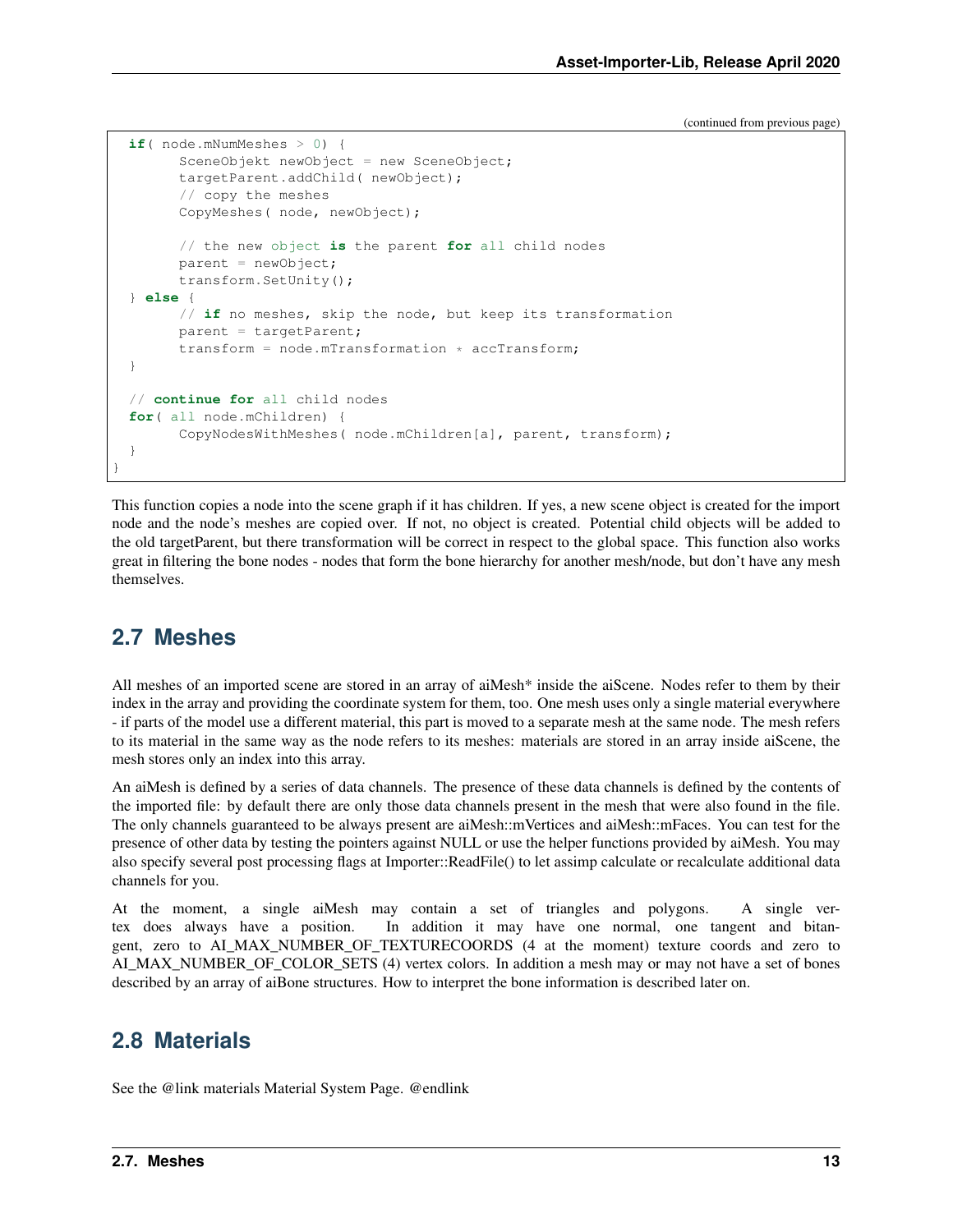# <span id="page-17-0"></span>**2.9 Bones**

A mesh may have a set of bones in the form of aiBone objects. Bones are a means to deform a mesh according to the movement of a skeleton. Each bone has a name and a set of vertices on which it has influence. Its offset matrix declares the transformation needed to transform from mesh space to the local space of this bone.

Using the bones name you can find the corresponding node in the node hierarchy. This node in relation to the other bones' nodes defines the skeleton of the mesh. Unfortunately there might also be nodes which are not used by a bone in the mesh, but still affect the pose of the skeleton because they have child nodes which are bones. So when creating the skeleton hierarchy for a mesh I suggest the following method:

a) Create a map or a similar container to store which nodes are necessary for the skeleton. Pre-initialise it for all nodes with a "no".  $\langle$ br>b) For each bone in the mesh:  $\langle$ br>b1) Find the corresponding node in the scene's hierarchy by comparing their names. <br> b2) Mark this node as "yes" in the necessityMap. <br> b3) Mark all of its parents the same way until you 1) find the mesh's node or 2) the parent of the mesh's node. <br> c) Recursively iterate over the node hierarchy  $\langle$ br $\rangle$  c1) If the node is marked as necessary, copy it into the skeleton and check its children  $\langle$ br $\rangle$  c2) If the node is marked as not necessary, skip it and do not iterate over its children. <br>

Reasons: you need all the parent nodes to keep the transformation chain intact. For most file formats and modelling packages the node hierarchy of the skeleton is either a child of the mesh node or a sibling of the mesh node but this is by no means a requirement so you shouldn't rely on it. The node closest to the root node is your skeleton root, from there you start copying the hierarchy. You can skip every branch without a node being a bone in the mesh - that's why the algorithm skips the whole branch if the node is marked as "not necessary".

You should now have a mesh in your engine with a skeleton that is a subset of the imported hierarchy.

# <span id="page-17-1"></span>**2.10 Animations**

An imported scene may contain zero to x aiAnimation entries. An animation in this context is a set of keyframe sequences where each sequence describes the orientation of a single node in the hierarchy over a limited time span. Animations of this kind are usually used to animate the skeleton of a skinned mesh, but there are other uses as well.

An aiAnimation has a duration. The duration as well as all time stamps are given in ticks. To get the correct timing, all time stamp thus have to be divided by aiAnimation::mTicksPerSecond. Beware, though, that certain combinations of file format and exporter don't always store this information in the exported file. In this case, mTicksPerSecond is set to 0 to indicate the lack of knowledge.

The aiAnimation consists of a series of aiNodeAnim's. Each bone animation affects a single node in the node hierarchy only, the name specifying which node is affected. For this node the structure stores three separate key sequences: a vector key sequence for the position, a quaternion key sequence for the rotation and another vector key sequence for the scaling. All 3d data is local to the coordinate space of the node's parent, that means in the same space as the node's transformation matrix. There might be cases where animation tracks refer to a non-existent node by their name, but this should not be the case in your every-day data.

To apply such an animation you need to identify the animation tracks that refer to actual bones in your mesh. Then for every track: \* Find the keys that lay right before the current anim time. \* Optional: interpolate between these and the following keys. \* Combine the calculated position, rotation and scaling to a transformation matrix \* Set the affected node's transformation to the calculated matrix.

If you need hints on how to convert to or from quaternions, have a look at the Matrix  $\&$  Quaternion FAQ. I suggest using logarithmic interpolation for the scaling keys if you happen to need them - usually you don't need them at all.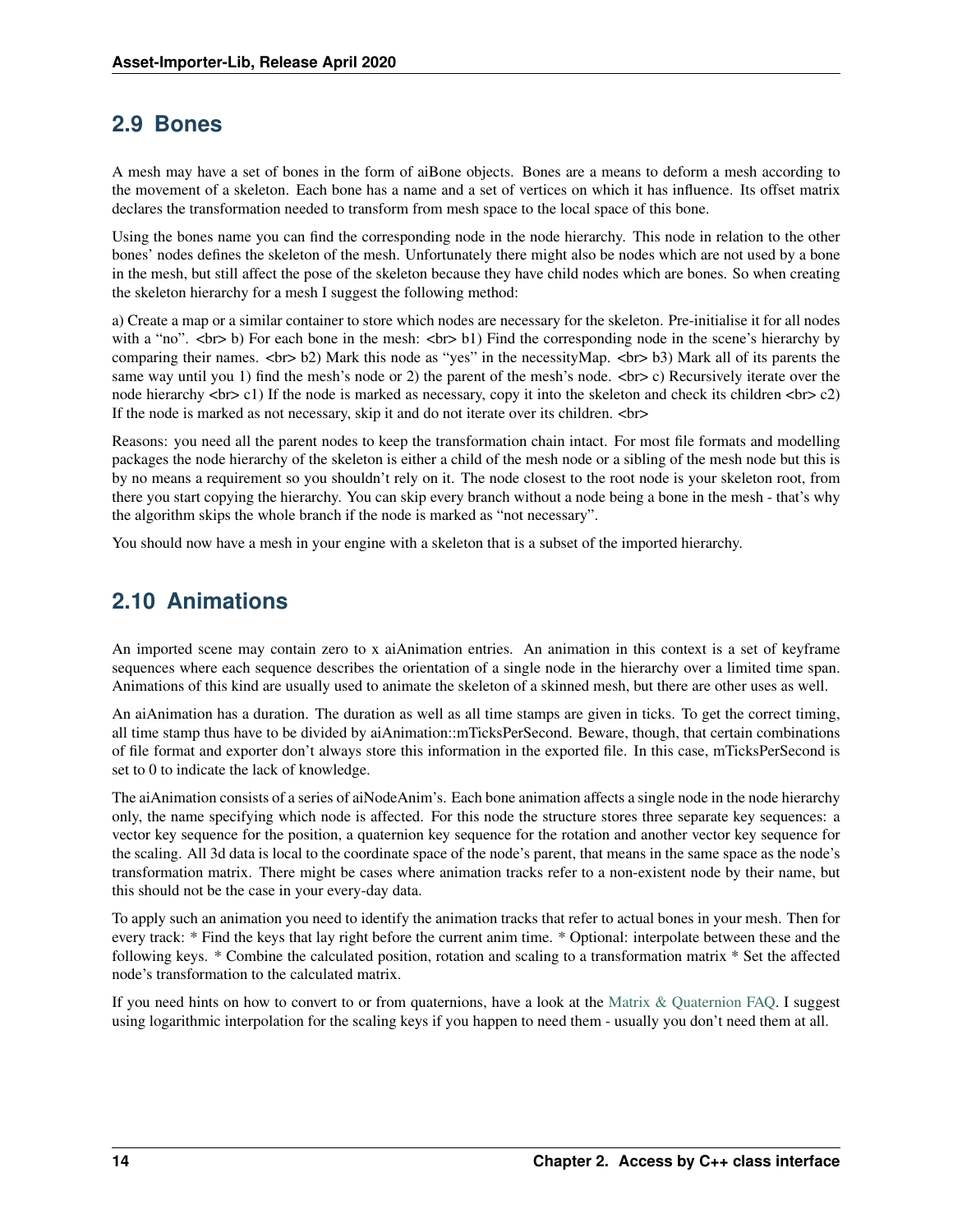# <span id="page-18-0"></span>**2.11 Blenshapes**

ToDo!

# <span id="page-18-1"></span>**2.12 Textures**

Normally textures used by assets are stored in separate files, however, there are file formats embedding their textures directly into the model file. Such textures are loaded into an aiTexture structure.

In previous versions, the path from the query for *AI\_MATKEY\_TEXTURE(textureType, index)* would be \*<*index>* where *<index*> is the index of the texture in aiScene::mTextures. Now this call will return a file path for embedded textures in FBX files. To test if it is an embedded texture use aiScene::GetEmbeddedTexture. If the returned pointer is not null, it is embedded und can be loaded from the data structure. If it is null, search for a separate file. Other file types still use the old behaviour.<br> If your rely on the old behaviour, you can use Assimp::Importer::SetPropertyBool with the key #AI\_CONFIG\_IMPORT\_FBX\_EMBEDDED\_TEXTURES\_LEGACY\_NAMING to force the old behaviour.

#### There are two cases:

- The texture is NOT compressed. Its color data is directly stored in the aiTexture structure as an array of aiTexture::mWidth \* aiTexture::mHeight aiTexel structures. Each aiTexel represents a pixel (or "texel") of the texture image. The color data is stored in an unsigned RGBA8888 format, which can be easily used for both Direct3D and OpenGL (swizzling the order of the color components might be necessary). RGBA8888 has been chosen because it is well-known, easy to use and natively supported by nearly all graphics APIs.
- This applies if aiTexture::mHeight == 0 is fulfilled. Then, texture is stored in a compressed format such as DDS or PNG. The term "compressed" does not mean that the texture data must actually be compressed, however the texture was found in the model file as if it was stored in a separate file on the harddisk. Appropriate decoders (such as libjpeg, libpng, D3DX, DevIL) are required to load theses textures. ai-Texture::mWidth specifies the size of the texture data in bytes, aiTexture::pcData is a pointer to the raw image data and aiTexture::achFormatHint is either zeroed or contains the most common file extension of the embedded texture's format. This value is only set if assimp is able to determine the file format.

# <span id="page-18-2"></span>**2.13 Material-System**

#### **2.13.1 General Overview**

All materials are stored in an array of aiMaterial inside the aiScene.

Each aiMesh refers to one material by its index in the array. Due to the vastly diverging definitions and usages of material parameters there is no hard definition of a material structure. Instead a material is defined by a set of properties accessible by their names. Have a look at assimp/material.h to see what types of properties are defined. In this file there are also various functions defined to test for the presence of certain properties in a material and retrieve their values.

#### **2.13.2 Textures**

Textures are organized in stacks, each stack being evaluated independently. The final color value from a particular texture stack is used in the shading equation. For example, the computed color value of the diffuse texture stack (aiTextureType\_DIFFUSE) is multiplied with the amount of incoming diffuse light to obtain the final diffuse color of a pixel.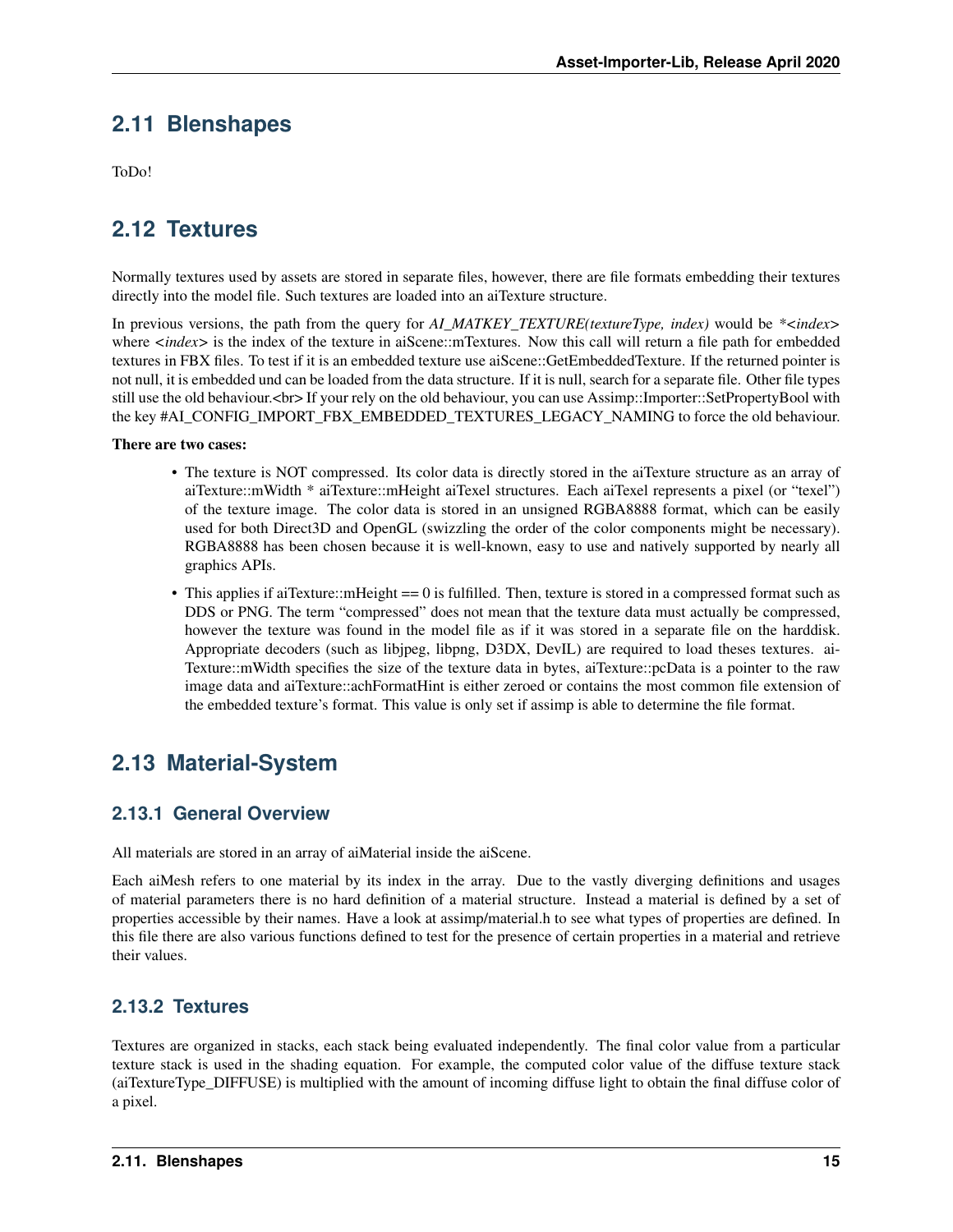| <b>Stack</b>        | Resulting equation |
|---------------------|--------------------|
| Constant base color | color              |
| Blend operation 0   |                    |
|                     |                    |
| Strength factor 0   | $0.25*$            |
| Texture 0           | $texture_0$        |
| Blend operation 1   | X                  |
| Strength factor 1   | $1.0*$             |
| Texture 1           | texture $_1$       |

#### **2.13.3 Constants**

All material key constants start with 'AI\_MATKEY' as a prefix.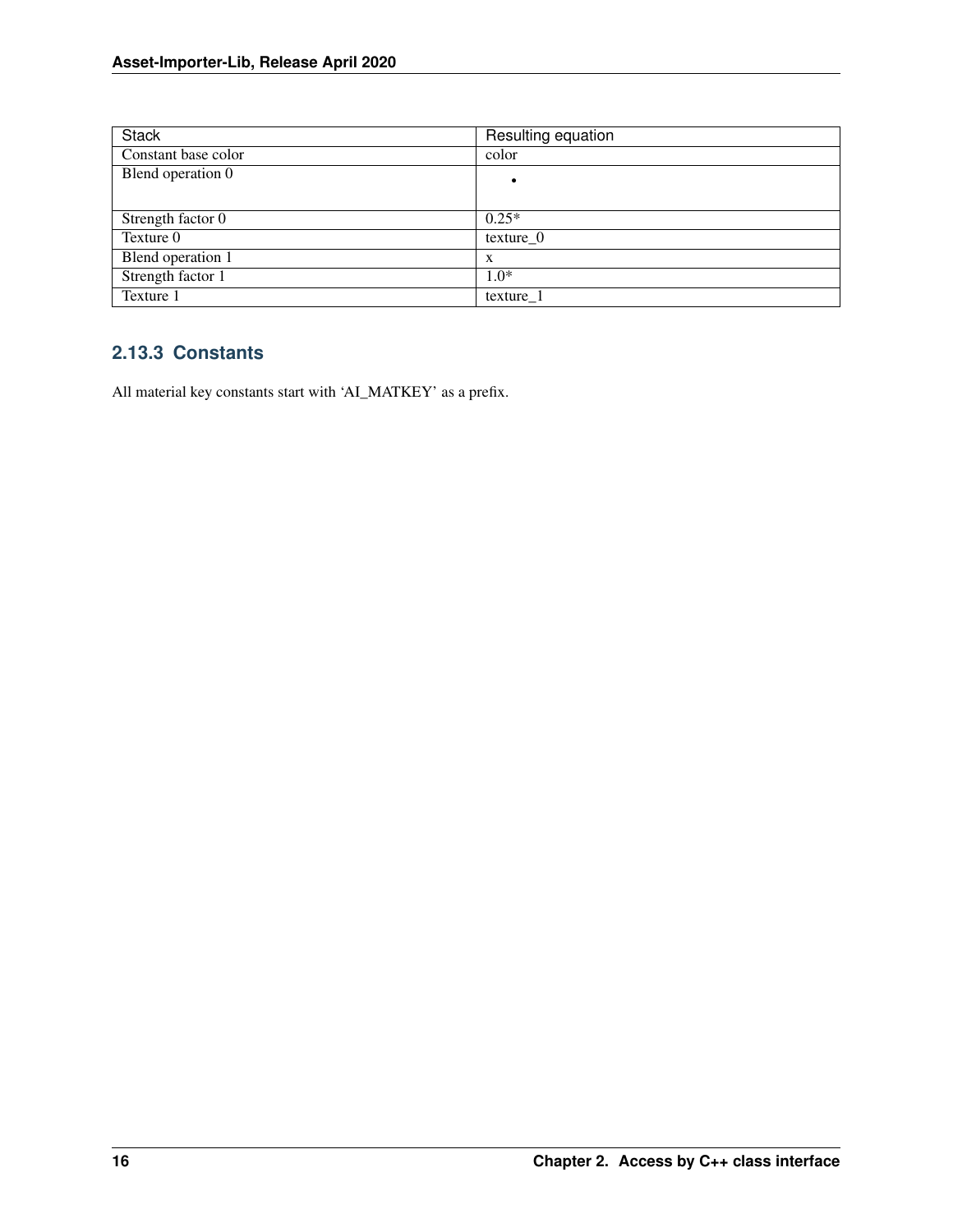|              | Name Data De-                                            | Type fault<br>Value | Meaning                                                                                                                                                                | <b>Notes</b>                                               |  |
|--------------|----------------------------------------------------------|---------------------|------------------------------------------------------------------------------------------------------------------------------------------------------------------------|------------------------------------------------------------|--|
|              | NAME aiString/a                                          |                     | The name of the material, if available.                                                                                                                                | Ignored<br>by                                              |  |
|              |                                                          |                     |                                                                                                                                                                        | <tt>aiProcess_RemoveRedundantMaterials.</tt>               |  |
|              |                                                          |                     |                                                                                                                                                                        | Materials are considered                                   |  |
|              |                                                          |                     |                                                                                                                                                                        | equal even if their names<br>are different.                |  |
|              |                                                          |                     | COLORLE DIFFINER Diffuse color of the material. This is typically scaled by the                                                                                        | n/a                                                        |  |
|              |                                                          |                     | $\text{Color3}(0,0,0)$ amount of incoming diffuse light (e.g. using gouraud shading)                                                                                   |                                                            |  |
|              |                                                          |                     | COLORISPECULE Specular color of the material. This is typically scaled by the                                                                                          | n/a                                                        |  |
|              |                                                          |                     | $\text{Color3}(0,0,0)$ amount of incoming specular light (e.g. using phong shading)                                                                                    |                                                            |  |
|              |                                                          |                     | COLORLAMBIENT Ambient color of the material. This is typically scaled by the                                                                                           | n/a                                                        |  |
|              |                                                          |                     | $\text{Colot}3(0,0,0)$ amount of ambient light                                                                                                                         |                                                            |  |
|              |                                                          |                     | COLORLEMISSIONE Emissive color of the material. This is the amount of light                                                                                            | n/a                                                        |  |
|              |                                                          |                     | $\text{Color3}(0,0,0)$ emitted by the object. In real time applications it will usu-                                                                                   |                                                            |  |
|              |                                                          |                     | ally not affect surrounding objects, but raytracing applications                                                                                                       |                                                            |  |
|              |                                                          |                     | may wish to treat emissive objects as light sources.                                                                                                                   |                                                            |  |
|              |                                                          |                     | COLORLITRANSE RENTES the transparent color of the material, this is the color                                                                                          | n/a                                                        |  |
|              |                                                          |                     | $\text{Color3}(0,0,0)$ to be multiplied with the color of translucent light to con-                                                                                    |                                                            |  |
|              |                                                          |                     | struct the final 'destination color' for a particular position in                                                                                                      |                                                            |  |
|              |                                                          |                     | the screen buffer.                                                                                                                                                     |                                                            |  |
|              |                                                          |                     | COLORLIKEFKECS black fines the reflective color of the material. This is typically<br>$\text{Color3}(0,0,0)$ scaled by the amount of incoming light from the direction | n/a                                                        |  |
|              |                                                          |                     | of mirror reflection. Usually combined with an environment                                                                                                             |                                                            |  |
|              |                                                          |                     | lightmap of some kind for real-time applications.                                                                                                                      |                                                            |  |
| RE-          | float                                                    | 0.0                 | Scales the reflective color of the material.                                                                                                                           | n/a                                                        |  |
| FLEC-        |                                                          |                     |                                                                                                                                                                        |                                                            |  |
| TIV-         |                                                          |                     |                                                                                                                                                                        |                                                            |  |
| <b>ITY</b>   |                                                          |                     |                                                                                                                                                                        |                                                            |  |
| WIRE- int    |                                                          | false               | Specifies whether wireframe rendering must be turned on for                                                                                                            | n/a                                                        |  |
| <b>FRAME</b> |                                                          |                     | the material. 0 for false, !0 for true.                                                                                                                                |                                                            |  |
|              | TWO\$IDED false                                          |                     | Specifies whether meshes using this material must be rendered                                                                                                          | Some importers set this                                    |  |
|              |                                                          |                     | without backface culling. 0 for false, !0 for true.                                                                                                                    | property if they don't know<br>whether the output face or- |  |
|              |                                                          |                     |                                                                                                                                                                        | der is right. As long as it is                             |  |
|              |                                                          |                     |                                                                                                                                                                        | not set, you may safely en-                                |  |
|              |                                                          |                     |                                                                                                                                                                        | able backface culling.                                     |  |
| SHAD-int     |                                                          |                     | gourauOne of the #aiShadingMode enumerated values. Defines the                                                                                                         | The presence of this key                                   |  |
|              | ING_MODEL                                                |                     | library shading model to use for (real time) rendering to ap-                                                                                                          | might indicate a more com-                                 |  |
|              |                                                          |                     | proximate the original look of the material as closely as pos-                                                                                                         | plex material. If absent, as-                              |  |
|              |                                                          |                     | sible.                                                                                                                                                                 | sume phong shading only if                                 |  |
|              |                                                          |                     |                                                                                                                                                                        | a specular exponent is given.                              |  |
|              | <b>BLENDnFUNGlise</b>                                    |                     | One of the #aiBlendMode enumerated values. Defines how                                                                                                                 | n/a                                                        |  |
|              |                                                          |                     | the final color value in the screen buffer is computed from                                                                                                            |                                                            |  |
|              |                                                          |                     | the given color at that position and the newly computed color<br>from the material. Simply said, alpha blending settings.                                              |                                                            |  |
|              | OPAC-float                                               | 1.0                 | Defines the opacity of the material in a range between 01.                                                                                                             | Use this value to decide                                   |  |
| <b>ITY</b>   |                                                          |                     |                                                                                                                                                                        | whether you have to activate                               |  |
|              |                                                          |                     |                                                                                                                                                                        | alpha blending for render-                                 |  |
|              |                                                          |                     |                                                                                                                                                                        | <tt>OPACITY</tt><br>ing.                                   |  |
|              |                                                          |                     |                                                                                                                                                                        | $!= 1$ usually also implies                                |  |
|              |                                                          |                     |                                                                                                                                                                        | TWOSIDED=1 to avoid                                        |  |
|              |                                                          |                     |                                                                                                                                                                        | cull artifacts.                                            |  |
|              | $\left  \text{SHIN} \right $ -float $\left  0.5 \right $ |                     | Defines the shininess of a phong-shaded material. This is ac-                                                                                                          | SHININESS=0                                                |  |
|              |                                                          |                     | $2\frac{1}{2}$ Material-System $_{\text{H2}}$ the exponent of the phong specular equation                                                                              | tJ<br>equivalent<br>1S                                     |  |
|              |                                                          |                     |                                                                                                                                                                        | <tt>SHADING_MODEL</tt> = <tt>aiShadingM</tt>               |  |
|              | $SHINI$ -float<br>NESS_STRENGTH                          | 1.0                 | Scales the specular color of the material.                                                                                                                             | This value is kept separate                                |  |
|              |                                                          |                     |                                                                                                                                                                        | from the specular color by                                 |  |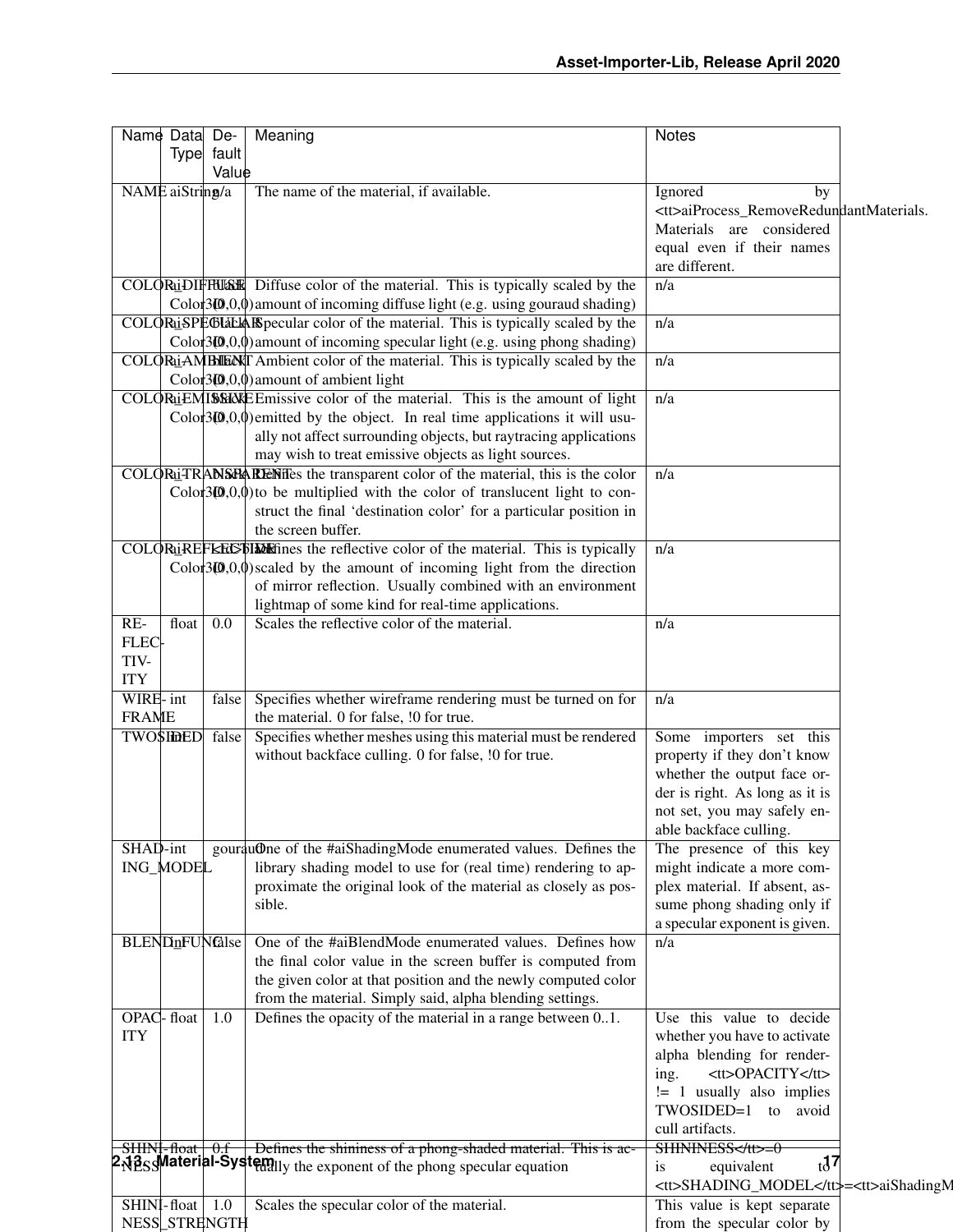#### **2.13.4 C++-API**

Retrieving a property from a material is done using various utility functions. For C++ it's simply calling aiMaterial::Get()

```
aiMaterial* mat = \ldots.
// The generic way
if(AI_SUCCESS != mat->Get(<material-key>,<where-to-store>)) {
   // handle epic failure here
}
```
Simple, isn't it? To get the name of a material you would use

```
aiString name;
mat->Get(AI_MATKEY_NAME, name);
```
Or for the diffuse color ('color' won't be modified if the property is not set)

```
aiColor3D color (0.f, 0.f, 0.f);
mat->Get(AI_MATKEY_COLOR_DIFFUSE,color);
```
<b>Note:</b> Get() is actually a template with explicit specializations for aiColor3D, aiColor4D, aiString, float, int and some others. Make sure that the type of the second parameter matches the expected data type of the material property (no compile-time check yet!). Don't follow this advice if you wish to encounter very strange results.

#### **2.13.5 C-API**

For good old C it's slightly different. Take a look at the aiGetMaterialGet<data-type> functions.

```
aiMaterial* mat = \dotsif(AI_SUCCESS != aiGetMaterialFloat(mat,<material-key>,<where-to-store>)) {
   // handle epic failure here
}
```
To get the name of a material you would use

```
aiString name;
aiGetMaterialString(mat, AI_MATKEY_NAME, &name);
```
Or for the diffuse color ('color' won't be modified if the property is not set)

```
aiColor3D color (0.f,0.f,0.f);
aiGetMaterialColor(mat,AI_MATKEY_COLOR_DIFFUSE,&color);
```
#### <span id="page-21-0"></span>**2.14 How to map UV channels to textures (MATKEY\_UVWSRC)**

The MATKEY UVWSRC property is only present if the source format doesn't specify an explicit mapping from textures to UV channels. Many formats don't do this and assimp is not aware of a perfect rule either.

Your handling of UV channels needs to be flexible therefore. Our recommendation is to use logic like this to handle most cases properly:

::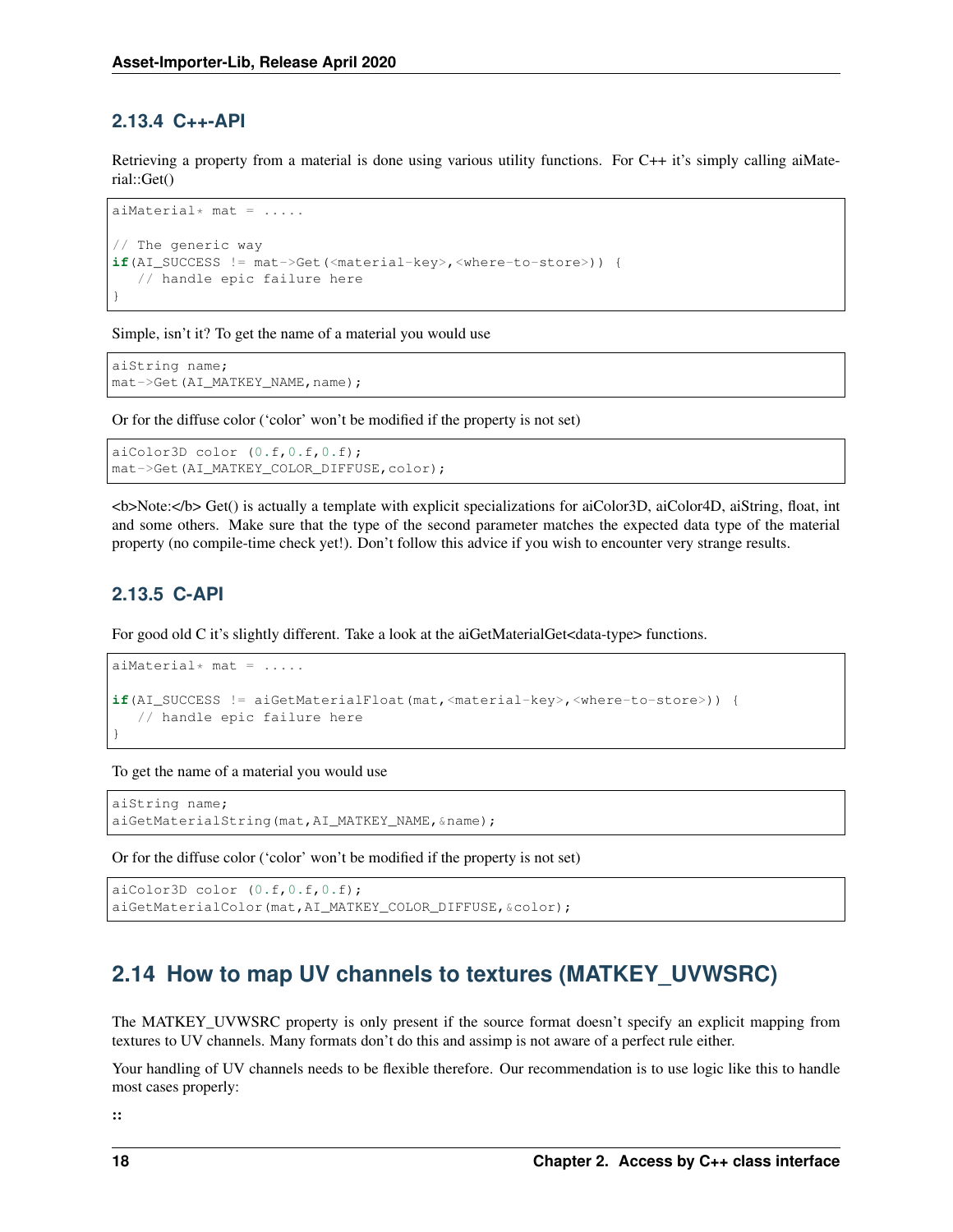have only one uv channel? assign channel 0 to all textures and break

for all textures

have uvwsrc for this texture? assign channel specified in uvwsrc

else assign channels in ascending order for all texture stacks, i.e. diffuse1 gets channel 1, opacity0 gets channel 0.

#### **2.14.1 Pseudo Code Listing**

For completeness, the following is a very rough pseudo-code sample showing how to evaluate Assimp materials in your shading pipeline. You'll probably want to limit your handling of all those material keys to a reasonable subset suitable for your purposes (for example most 3d engines won't support highly complex multi-layer materials, but many 3d modellers do).

Also note that this sample is targeted at a (shader-based) rendering pipeline for real time graphics.

```
// -----------------------------------------------------------------------------------
\leftrightarrow ---// Evaluate multiple textures stacked on top of each other
float3 EvaluateStack(stack) {
  // For the 'diffuse' stack stack.base_color would be COLOR_DIFFUSE
  // and TEXTURE(aiTextureType_DIFFUSE,n) the n'th texture.
  float3 base = stack.base_color;
  for (every texture in stack) {
    // assuming we have explicit & pretransformed UVs for this texture
    float3 color = SampleTexture(texture,uv);
   // scale by texture blend factor
   color *= texture.blend;
   if (texture.op == add)
     base += color;
   else if (texture.op == multiply)
     base *= color;
    else // other blend ops go here
  }
  return base;
}
// -----------------------------------------------------------------------------------
\leftrightarrow ---// Compute the diffuse contribution for a pixel
float3 ComputeDiffuseContribution() {
  if (shading == none)
     return float3(1,1,1);
  float3 intensity (0,0,0);
  for (all lights in range) {
    float fac = 1.f;
    if (shading == gouraud)
      fac = lambert-term ..
    else // other shading modes go here
    // handling of different types of lights, such as point or spot lights
    // ...
```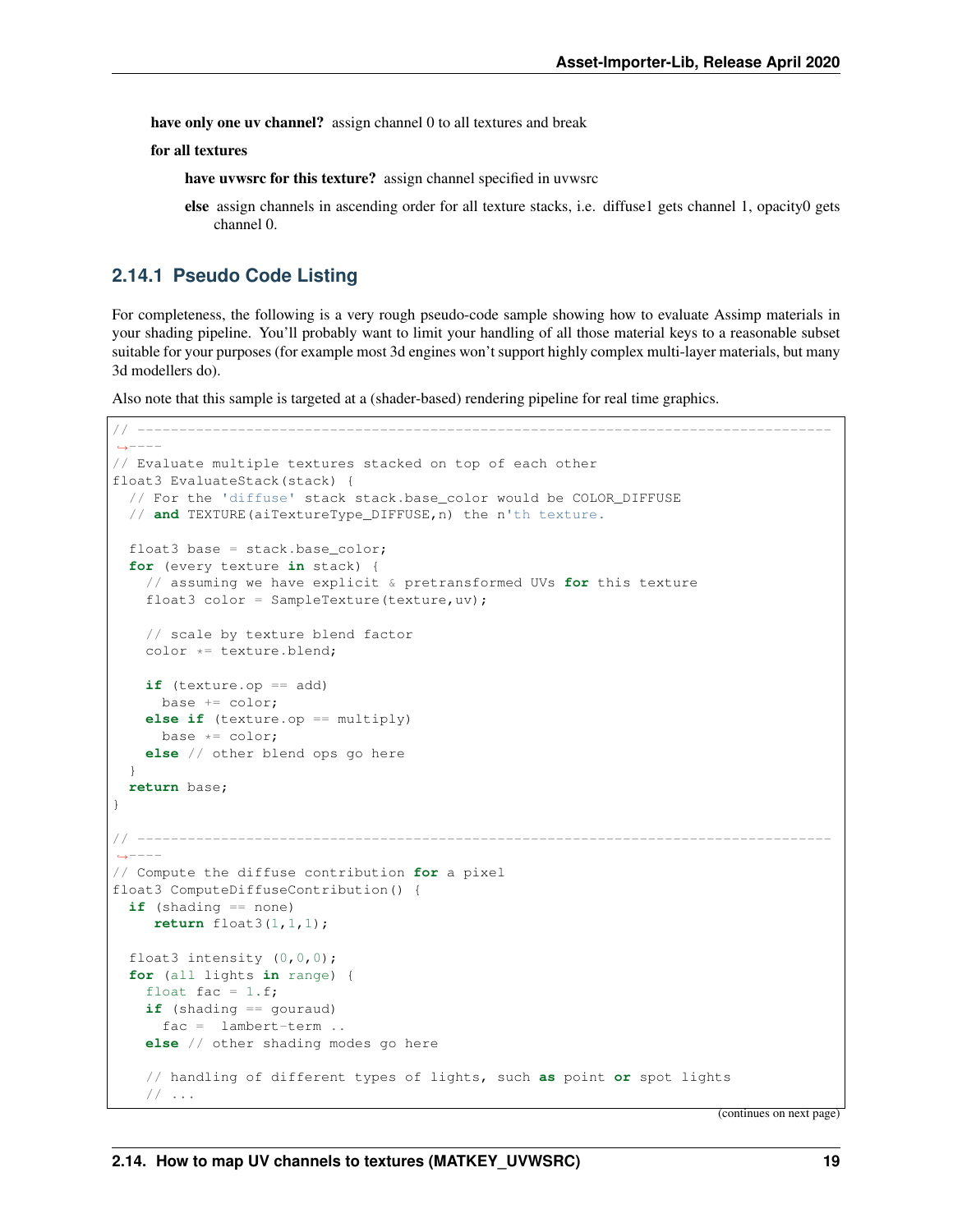```
// and finally sum the contribution of this single light ...
    intensity += light.diffuse_color * fac;
  }
  // ... and combine the final incoming light with the diffuse color
  return EvaluateStack(diffuse) * intensity;
}
// -----------------------------------------------------------------------------------
\leftrightarrow ---// Compute the specular contribution for a pixel
float3 ComputeSpecularContribution() {
 if (shading == gouraud || specular_strength == 0 || specular_exponent == 0)
    return float3(0,0,0);
 float3 intensity (0,0,0);
  for (all lights in range) {
   float fac = 1.f;
    if (shading == phong)
     fac = phong-term ..
    else // other specular shading modes go here
    // handling of different types of lights, such as point or spot lights
   // ...
   // and finally sum the specular contribution of this single light ...
   intensity += light.specular_color * fac;
  }
  // ... and combine the final specular light with the specular color
  return EvaluateStack(specular) * intensity * specular_strength;
}
// -----------------------------------------------------------------------------------
\leftrightarrow ---// Compute the ambient contribution for a pixel
float3 ComputeAmbientContribution() {
 if (shading == none)
    return float3(0,0,0);
  float3 intensity (0,0,0);
  for (all lights in range) {
   float fac = 1.f;
   // handling of different types of lights, such as point or spot lights
    // ...
    // and finally sum the ambient contribution of this single light ...
   intensity += light.ambient_color * fac;
  }
  // ... and combine the final ambient light with the ambient color
 return EvaluateStack(ambient) * intensity;
}
// -----------------------------------------------------------------------------------
\rightarrow// Compute the final color value for a pixel
// @param prev Previous color at that position in the framebuffer
```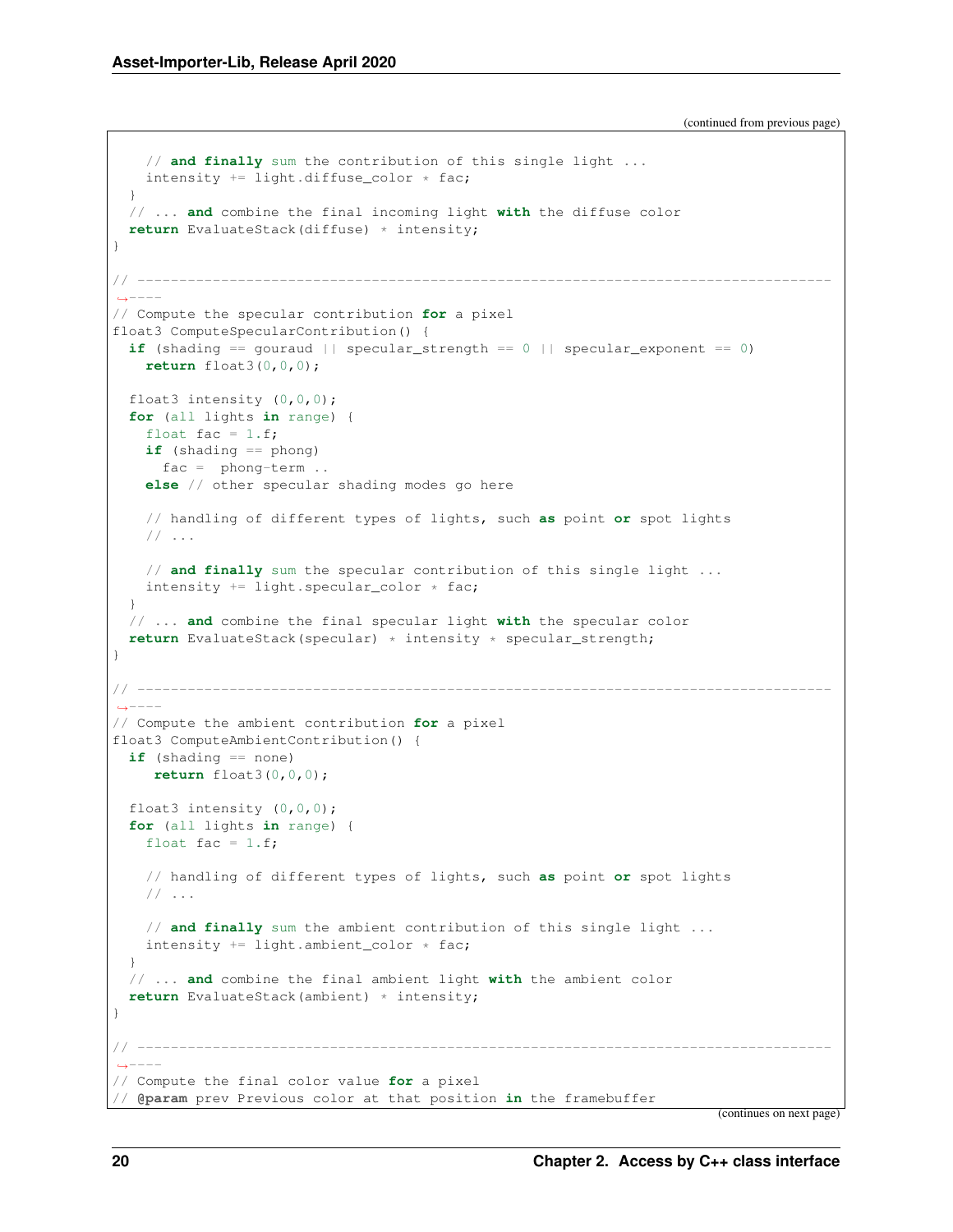```
float4 PimpMyPixel (float4 prev) {
 // .. handle displacement mapping per vertex
 // .. handle bump/normal mapping
 // Get all single light contribution terms
 float3 diff = ComputeDiffuseContribution();
 float3 spec = ComputeSpecularContribution();
 float3 ambi = ComputeAmbientContribution();
 // .. and compute the final color value for this pixel
 float3 color = diff + spec + ambi;
 float3 opac = EvaluateStack(opacity);
 // note the *slightly* strange meaning of additive and multiplicative blending here
˓→...
 // those names will most likely be changed in future versions
 if (blend_func == add)
      return prev+color*opac;
 else if (blend_func == multiply)
      return prev*(1.0-opac)+prev*opac;
  return color;
}
```
#### **2.14.2 How to access shader-code from a texture (AI\_MATKEY\_GLOBAL\_SHADERLANG and AI\_MATKEY\_SHADER\_VERTEX, . . . )**

You can get assigned shader sources by using the following material keys:

- *AI\_MATKEY\_GLOBAL\_SHADERLANG* To get the used shader language.
- *AI\_MATKEY\_SHADER\_VERTEX\_Assigned vertex shader code stored as a string.*
- *AI\_MATKEY\_SHADER\_FRAGMENT* Assigned fragment shader code stored as a string.
- *AI\_MATKEY\_SHADER\_GEO* Assigned geometry shader code stored as a string.
- *AI\_MATKEY\_SHADER\_TESSELATION* Assigned tesselation shader code stored as a string.
- *AI\_MATKEY\_SHADER\_PRIMITIVE* Assigned primitive shader code stored as a string.
- *AI\_MATKEY\_SHADER\_COMPUTE* Assigned compute shader code stored as a string.

#### <span id="page-24-0"></span>**2.15 Performance**

#### <span id="page-24-1"></span>**2.16 Overview**

This page discusses general performance issues related to assimp.

# <span id="page-24-2"></span>**2.17 Profiling**

Assimp has built-in support for  $\langle i \rangle$ very $\langle i \rangle$  basic profiling and time measurement. To turn it on, set the  $$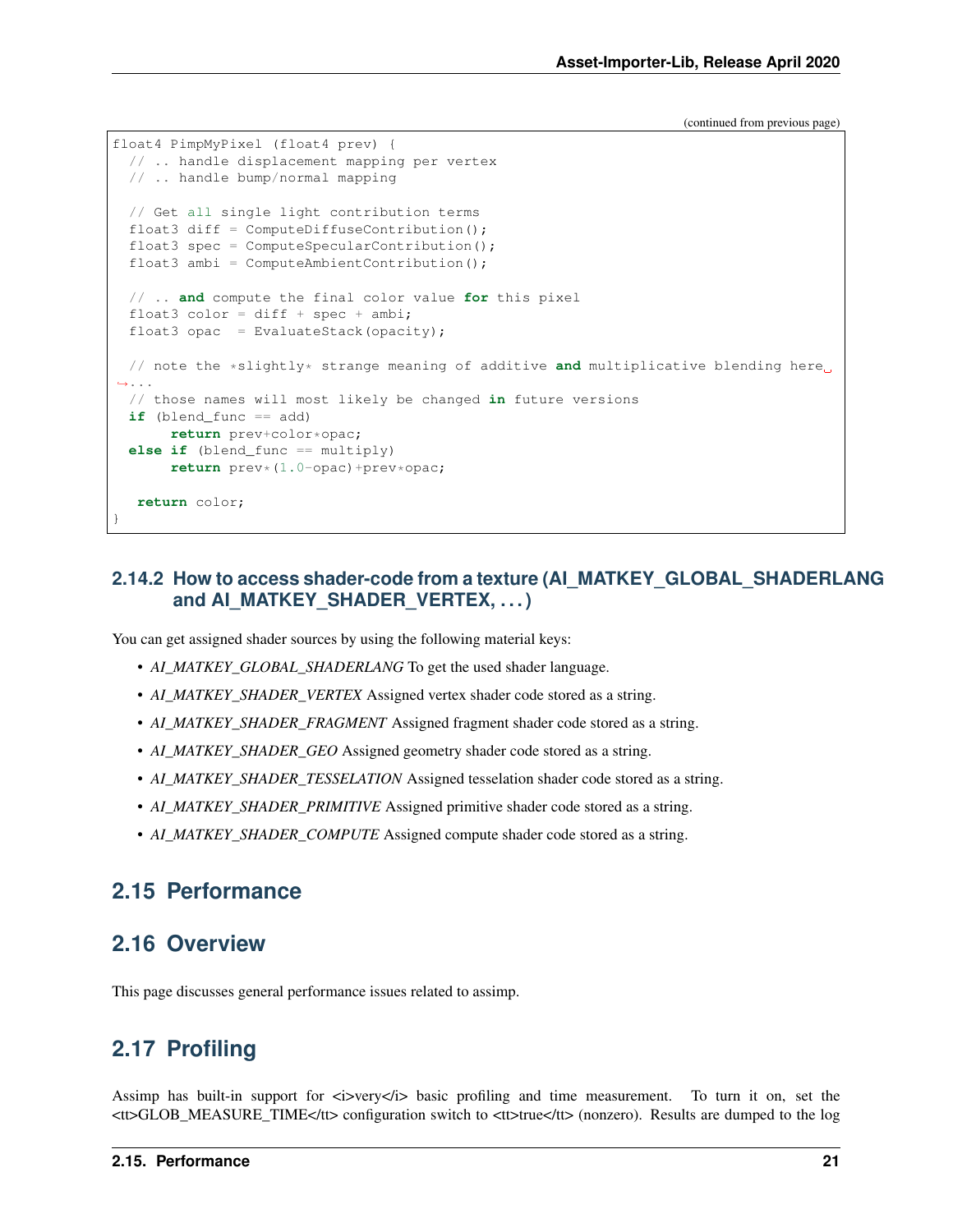file, so you need to setup an appropriate logger implementation with at least one output stream first (see the @link logging Logging Page @endlink for the details.).

Note that these measurements are based on a single run of the importer and each of the post processing steps, so a single result set is far away from being significant in a statistic sense. While precision can be improved by running the test multiple times, the low accuracy of the timings may render the results useless for smaller files.

A sample report looks like this (some unrelated log messages omitted, entries grouped for clarity):

```
Debug, T5488: START `total`
Info, T5488: Found a matching importer for this file format
Debug, T5488: START `import`
Info, T5488: BlendModifier: Applied the `Subdivision` modifier to `OBMonkey`
Debug, T5488: END `import`, dt= 3.516 s
Debug, T5488: START `preprocess`
Debug, T5488: END `preprocess`, dt= 0.001 s
Info, T5488: Entering post processing pipeline
Debug, T5488: START `postprocess`
Debug, T5488: RemoveRedundantMatsProcess begin
Debug, T5488: RemoveRedundantMatsProcess finished
Debug, T5488: END `postprocess`, dt= 0.001 s
Debug, T5488: START `postprocess`
Debug, T5488: TriangulateProcess begin
Info, T5488: TriangulateProcess finished. All polygons have been triangulated.
Debug, T5488: END `postprocess`, dt= 3.415 s
Debug, T5488: START `postprocess`
Debug, T5488: SortByPTypeProcess begin
Info, T5488: Points: 0, Lines: 0, Triangles: 1, Polygons: 0 (Meshes, X = removed)
Debug, T5488: SortByPTypeProcess finished
Debug, T5488: START `postprocess`
Debug, T5488: JoinVerticesProcess begin
Debug, T5488: Mesh 0 (unnamed) | Verts in: 503808 out: 126345 | ~74.922
Info, T5488: JoinVerticesProcess finished | Verts in: 503808 out: 126345 | ~74.9
Debug, T5488: END `postprocess`, dt= 2.052 s
Debug, T5488: START `postprocess`
Debug, T5488: FlipWindingOrderProcess begin
Debug, T5488: FlipWindingOrderProcess finished
Debug, T5488: END `postprocess`, dt= 0.006 s
Debug, T5488: START `postprocess`
Debug, T5488: LimitBoneWeightsProcess begin
Debug, T5488: LimitBoneWeightsProcess end
Debug, T5488: END `postprocess`, dt= 0.001 s
```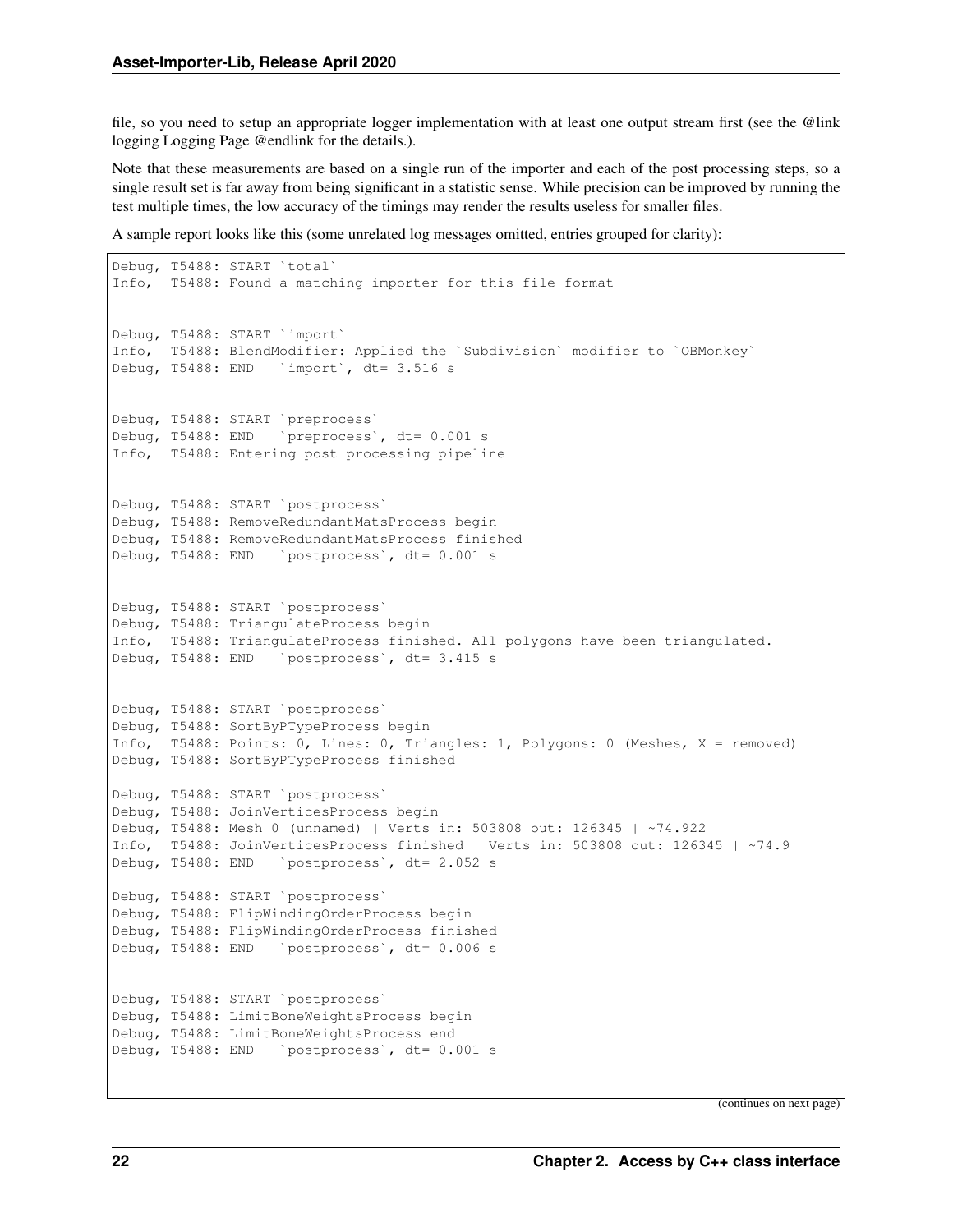```
Debug, T5488: START `postprocess`
Debug, T5488: ImproveCacheLocalityProcess begin
Debug, T5488: Mesh 0 | ACMR in: 0.851622 out: 0.718139 | ~15.7
Info, T5488: Cache relevant are 1 meshes (251904 faces). Average output ACMR is 0.
˓→718139
Debug, T5488: ImproveCacheLocalityProcess finished.
Debug, T5488: END `postprocess`, dt= 1.903 s
Info, T5488: Leaving post processing pipeline
Debug, T5488: END `total`, dt= 11.269 s
```
In this particular example only one fourth of the total import time was spent on the actual importing, while the rest of the time got consumed by the #aiProcess\_Triangulate, #aiProcess\_JoinIdenticalVertices and #aiProcess\_ImproveCacheLocality postprocessing steps. A wise selection of postprocessing steps is therefore essential to getting good performance. Of course this depends on the individual requirements of your application, in many of the typical use cases of assimp performance won't matter (i.e. in an offline content pipeline).

..\_ai\_threading:

# <span id="page-26-0"></span>**2.18 Threading**

#### <span id="page-26-1"></span>**2.19 Overview**

This page discusses both assimps scalability in threaded environments and the precautions to be taken in order to use it from multiple threads concurrently.

### <span id="page-26-2"></span>**2.20 Thread-safety / using Assimp concurrently from several threads**

The library can be accessed by multiple threads simultaneously, as long as the following prerequisites are fulfilled:

- Users of the C++-API should ensure that they use a dedicated #Assimp::Importer instance for each thread. Constructing instances of #Assimp::Importer is expensive, so it might be a good idea to let every thread maintain its own thread-local instance (which can be used to load as many files as necessary).
- The C-API is thread safe.
- When supplying custom IO logic, one must make sure the underlying implementation is thread-safe.
- Custom log streams or logger replacements have to be thread-safe, too.

Multiple concurrent imports may or may not be beneficial, however. For certain file formats in conjunction with little or no post processing IO times tend to be the performance bottleneck. Intense post processing together with 'slow' file formats like X or Collada might scale well with multiple concurrent imports.

#### <span id="page-26-3"></span>**2.21 Internal threading**

Internal multi-threading is not currently implemented.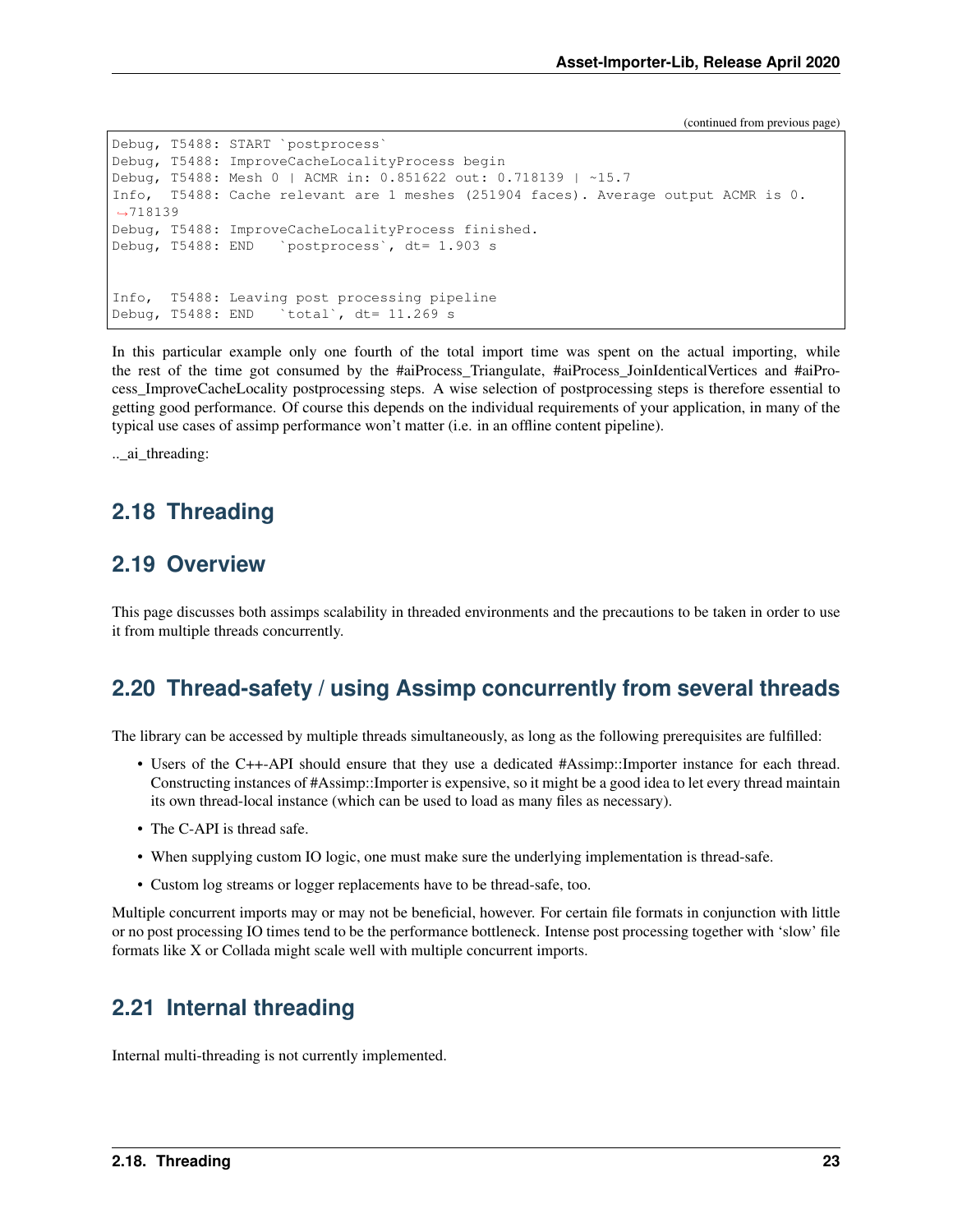# <span id="page-27-0"></span>**2.22 Resources**

This page lists some useful resources for assimp. Note that, even though the core team has an eye on them, we cannot guarantee the accuracy of third-party information. If in doubt, it's best to ask either on the mailing list or on our forums on SF.net.

- assimp comes with some sample applications, these can be found in the  $\langle i \rangle$ /samples $\langle i \rangle$  folder. Don't forget to read the *<u>i</u>>README </i*> file.
- [Assimp-GL-Demo](http://www.drivenbynostalgia.com/files/AssimpOpenGLDemo.rar) OpenGl animation sample using the library's animation import facilities.
- [Assimp-Animation-Loader](http://nolimitsdesigns.com/game-design/open-asset-import-library-animation-loader/) is another utility to simplify animation playback.
- [Assimp-Animations](http://ogldev.atspace.co.uk/www/tutorial22/tutorial22.html) Tutorial "Loading models using the Open Asset Import Library", out of a series of OpenGl tutorials.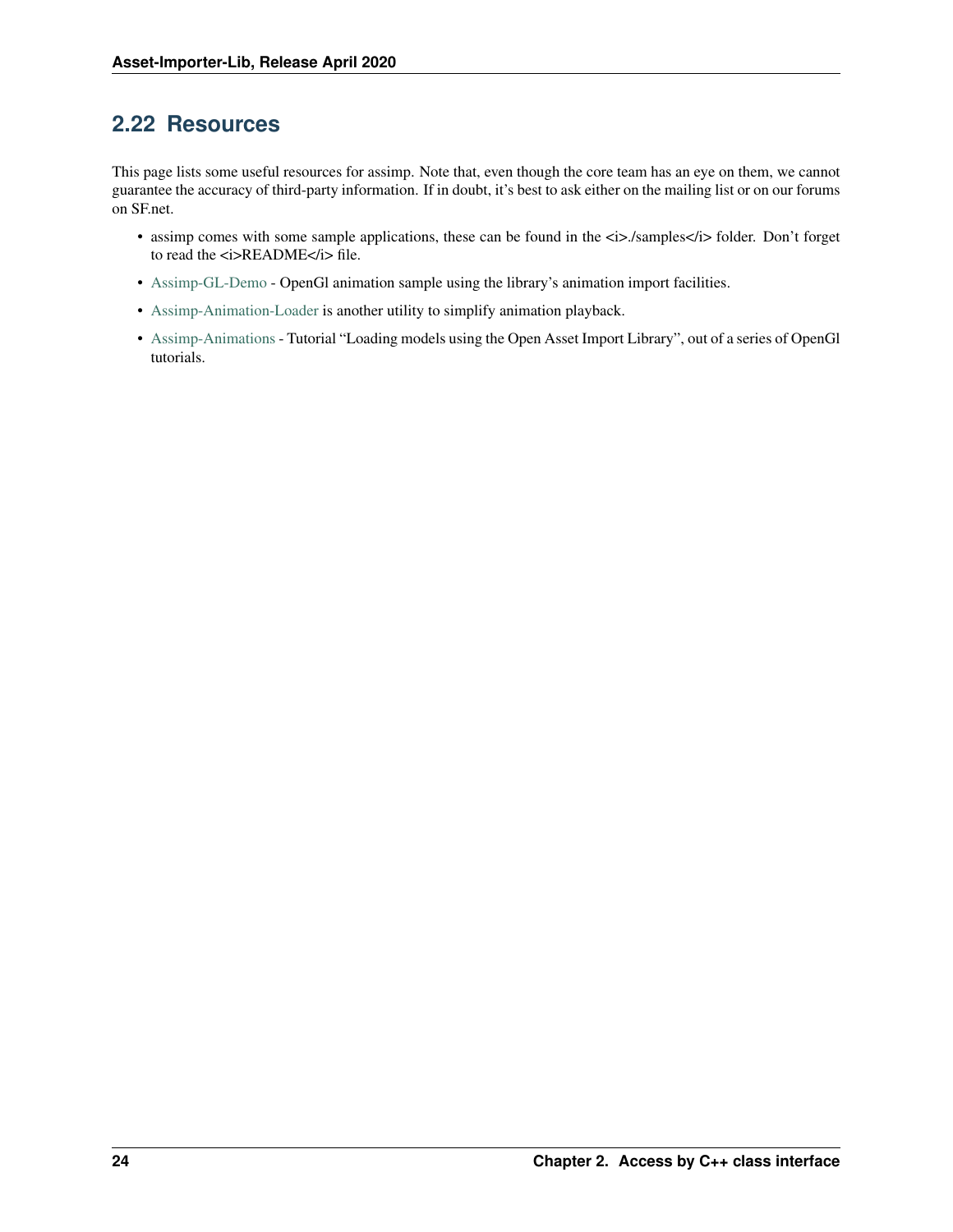# CHAPTER 3

# Importer Notes

#### <span id="page-28-1"></span><span id="page-28-0"></span>**3.1 Blender**

This section contains implementation notes for the Blender3D importer.

#### <span id="page-28-2"></span>**3.2 Overview**

assimp provides a self-contained reimplementation of Blender's so called SDNA system ( 'Notes on SDNA http://www.blender.org/development/architecture/notes-on-sdna/'\_). SDNA allows Blender to be fully backward and forward compatible and to exchange files across all platforms. The BLEND format is thus a non-trivial binary monster and the loader tries to read the most of it, naturally limited by the scope of the #aiScene output data structure. Consequently, if Blender is the only modeling tool in your asset work flow, consider writing a custom exporter from Blender if assimps format coverage does not meet the requirements.

#### <span id="page-28-3"></span>**3.3 Current status**

The Blender loader does not support animations yet, but is apart from that considered relatively stable.

@subsection bl\_notes Notes

When filing bugs on the Blender loader, always give the Blender version (or, even better, post the file caused the error).

# <span id="page-28-4"></span>**3.4 IFC**

This section contains implementation notes on the IFC-STEP importer.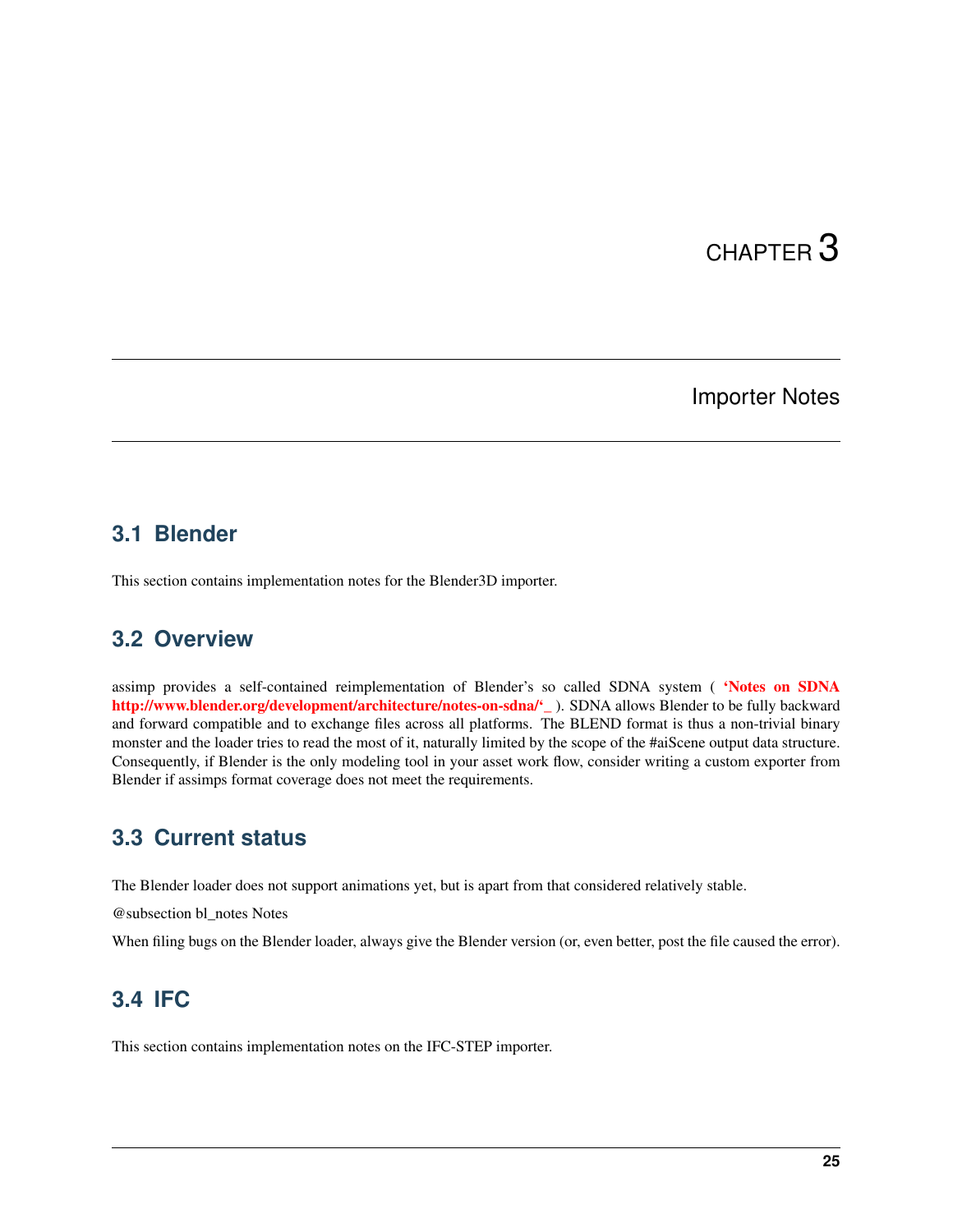# <span id="page-29-0"></span>**3.5 Overview**

The library provides a partial implementation of the IFC2x3 industry standard for automatized exchange of CAE/architectural data sets. See [IFC](http://en.wikipedia.org/wiki/Industry_Foundation_Classes) for more information on the format. We aim at getting as much 3D data out of the files as possible.

# <span id="page-29-1"></span>**3.6 Current status**

IFC support is new and considered experimental. Please report any bugs you may encounter.

# <span id="page-29-2"></span>**3.7 Notes**

- Only the STEP-based encoding is supported. IFCZIP and IFCXML are not (but IFCZIP can simply be unzipped to get a STEP file).
- The importer leaves vertex coordinates untouched, but applies a global scaling to the root transform to convert from whichever unit the IFC file uses to  $\langle$ i>metres $\langle$ i>.
- If multiple geometric representations are provided, the choice which one to load is based on how expensive a representation seems to be in terms of import time. The loader also avoids representation types for which it has known deficits.
- Not supported are arbitrary binary operations (binary clipping is implemented, though).
- Of the various relationship types that IFC knows, only aggregation, containment and material assignment are resolved and mapped to the output graph.
- The implementation knows only about IFC2X3 and applies this rule set to all models it encounters, regardless of their actual version. Loading of older or newer files may fail with parsing errors.

# <span id="page-29-3"></span>**3.8 Metadata**

IFC file properties (IfcPropertySet) are kept as per-node metadata, see aiNode::mMetaData.

# <span id="page-29-4"></span>**3.9 Ogre**

*ATTENTION*: The Ogre-Loader is currently under development, many things have changed after this documentation was written, but they are not final enough to rewrite the documentation. So things may have changed by now!

This section contains implementations notes for the OgreXML importer.

# <span id="page-29-5"></span>**3.10 Overview**

Ogre importer is currently optimized for the Blender Ogre exporter, because that's the only one that I use. You can find the Blender Ogre exporter at: [OGRE3D forum](http://www.ogre3d.org/forums/viewtopic.php?f=8&t=45922)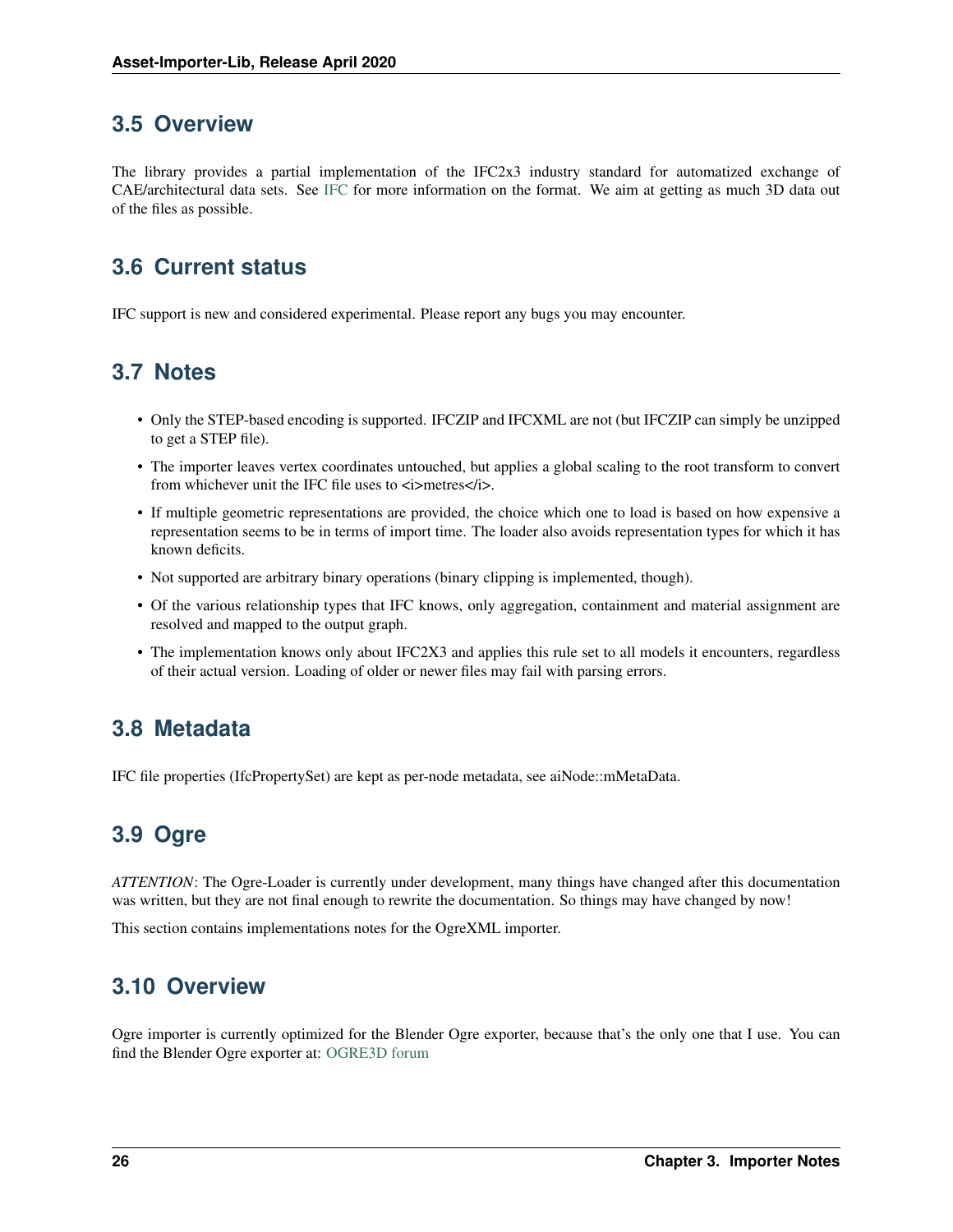# <span id="page-30-0"></span>**3.11 What will be loaded?**

Mesh: Faces, Positions, Normals and all TexCoords. The Materialname will be used to load the material.

Material: The right material in the file will be searched, the importer should work with materials who have 1 technique and 1 pass in this technique. From there, the texturename (for 1 color- and 1 normalmap) and the materialcolors (but not in custom materials) will be loaded. Also, the materialname will be set.

Skeleton: Skeleton with Bone hierarchy (Position and Rotation, but no Scaling in the skeleton is supported), names and transformations, animations with rotation, translation and scaling keys.

# <span id="page-30-1"></span>**3.12 How to export Files from Blender**

You can find information about how to use the Ogreexporter by your own, so here are just some options that you need, so the assimp importer will load everything correctly:

- Use either "Rendering Material" or "Custom Material" see @ref material
- do not use "Flip Up Axies to Y"
- use "Skeleton name follow mesh"

# <span id="page-30-2"></span>**3.13 XML-Format**

There is a binary and a XML mesh Format from Ogre. This loader can only Handle xml files, but don't panic, there is a command line converter, which you can use to create XML files from Binary Files. Just look on the Ogre page for it.

Currently you can only load meshes. So you will need to import the .mesh.xml file, the loader will try to find the appendant material and skeleton file.

The skeleton file must have the same name as the mesh file, e.g. fish.mesh.xml and fish.skeleton.xml.

@subsection material Materials The material file can have the same name as the mesh file (if the file is model.mesh or model.mesh.xml the loader will try to load model.material), or you can use

```
Importer::Importer::SetPropertyString(AI_CONFIG_IMPORT_OGRE_MATERIAL_FILE,
˓→"materiafile.material")
```
to specify the name of the material file. This is especially useful if multiply materials a stored in a single file. The importer will first try to load the material with the same name as the mesh and only if this can't be open try to load the alternate material file. The default material filename is "Scene.material".

We suggest that you use custom materials, because they support multiple textures (like colormap and normalmap). First of all you should read the custom material sektion in the Ogre Blender exporter Help File, and than use the assimp.tlp template, which you can find in scripts/OgreImpoter/Assimp.tlp in the assimp source. If you don't set all values, don't worry, they will be ignored during import.

If you want more properties in custom materials, you can easily expand the ogre material loader, it will be just a few lines for each property. Just look in OgreImporterMaterial.cpp

# <span id="page-30-3"></span>**3.14 Properties**

• IMPORT\_OGRE\_TEXTURETYPE\_FROM\_FILENAME: Normally, a texture is loaded as a colormap, if no target is specified in the materialfile. Is this switch is enabled, texture names ending with  $n$ ,  $l$ ,  $s$  are used as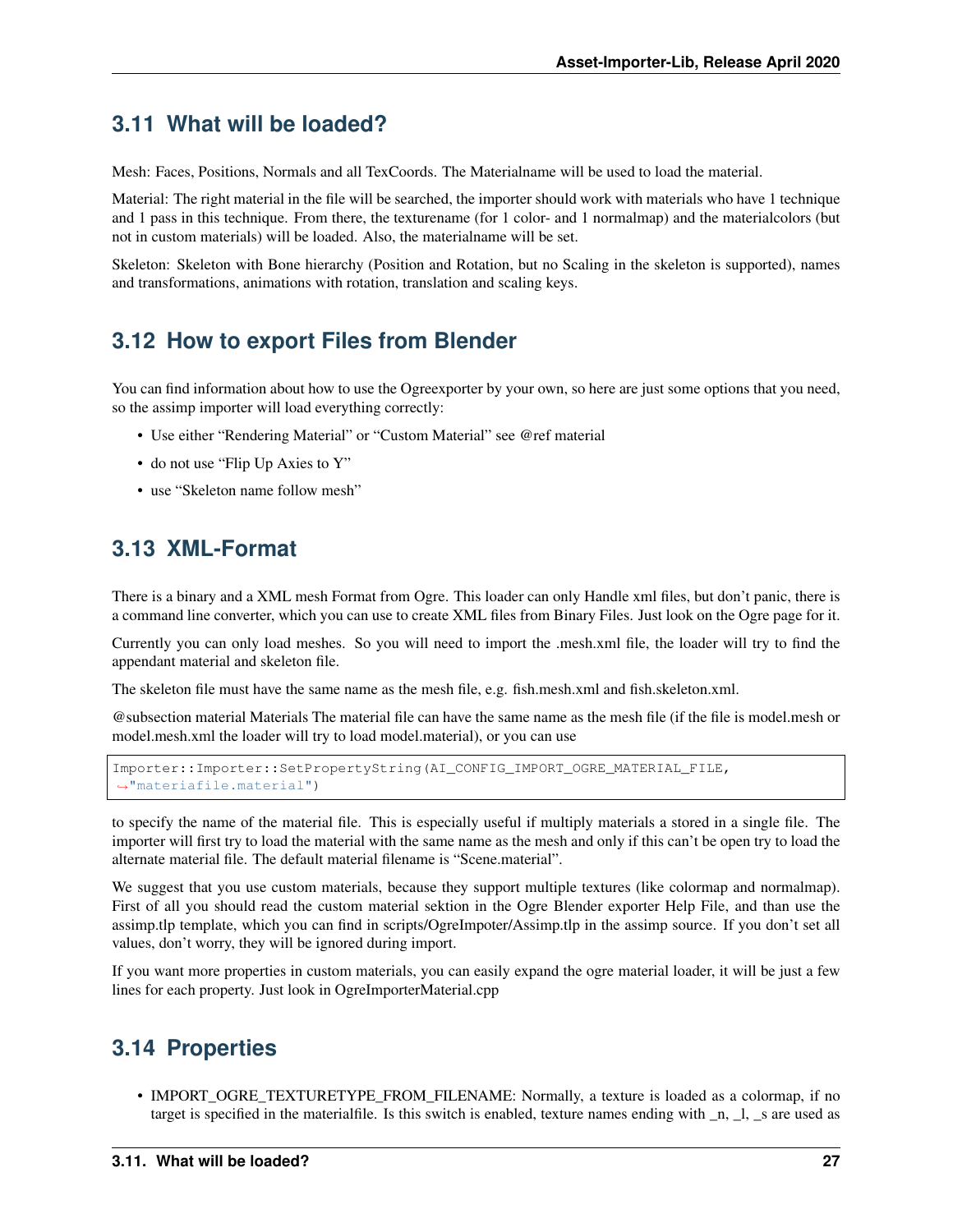normalmaps, lightmaps or specularmaps.  $\langle$ br> Property type: Bool. Default value: false.

• IMPORT\_OGRE\_MATERIAL\_FILE: Ogre Meshes contain only the MaterialName, not the MaterialFile. If there is no material file with the same name as the material, Ogre Importer will try to load this file and search the material in it. < br> Property type: String. Default value: guessed.

# <span id="page-31-0"></span>**3.15 Extending the Library**

# <span id="page-31-1"></span>**3.16 General**

Or - how to write your own loaders. It's easy. You just need to implement the #Assimp::BaseImporter class, which defines a few abstract methods, register your loader, test it carefully and provide test models for it.

OK, that sounds too easy :-). The whole procedure for a new loader merely looks like this:

<ul> <li>Create a header (<tt><i>FormatName</i>Importer.h</tt>) and a unit (<tt><i>FormatName</i>Importer.cpp</tt> in the <tt>&lt;root&gt;/code/</tt> directory</li> <li>Add them to the following workspaces: vc8 and vc9 (the files are in the workspaces directory), CMAKE (code/CMakeLists.txt, create a new source group for your importer and put them also to ADD\_LIBRARY( assimp SHARED))</li>  $\langle$ li>Include  $\langle$ i>AssimpPCH.h $\langle$ i> - this is the PCH file, and it includes already most Assimp-internal stuff.  $\langle$ /li> <li>Open Importer.cpp and include your header just below the <i>(include\_new\_importers\_here)</i> line, guarded by a #define

```
#if (!defined assimp_BUILD_NO_FormatName_IMPORTER)
    ...
#endif
```
Wrap the same guard around your .cpp!

- Now advance to the  $\langle i \rangle$  (register\_new\_importers\_here) $\langle i \rangle$  line in the Importer.cpp and register your importer there - just like all the others do.</li>
- Setup a suitable test environment (i.e. use AssimpView or your own application), make sure to enable the #aiProcess\_ValidateDataStructure flag and enable verbose logging. That is, simply call before you import anything:

DefaultLogger::create("AssimpLog.txt",Logger::VERBOSE)

- Implement the Assimp::BaseImporter::CanRead(), Assimp::BaseImporter::InternReadFile() and Assimp::BaseImporter::GetExtensionList(). Just copy'n'paste the template from Appendix A and adapt it for your needs.
- For error handling, throw a dynamic allocated ImportErrorException (see Appendix A) for critical errors, and log errors, warnings, infos and debuginfos with DefaultLogger::get()->[error, warn, debug, info].
- Make sure that your loader compiles against all build configurations on all supported platforms. You can use our CI-build to check several platforms like Windows and Linux ( 32 bit and 64 bit ).
- Provide some \_free\_ test models in <tt>&lt;root&gt;/test/models/&lt;FormatName&gt;/</tt> and credit their authors. Test files for a file format shouldn't be too large ( $\langle i \rangle$ -500 KiB in total $\langle i \rangle$ ), and not too repetive. Try to cover all format features with test data.
- Done! Please, share your loader that everyone can profit from it!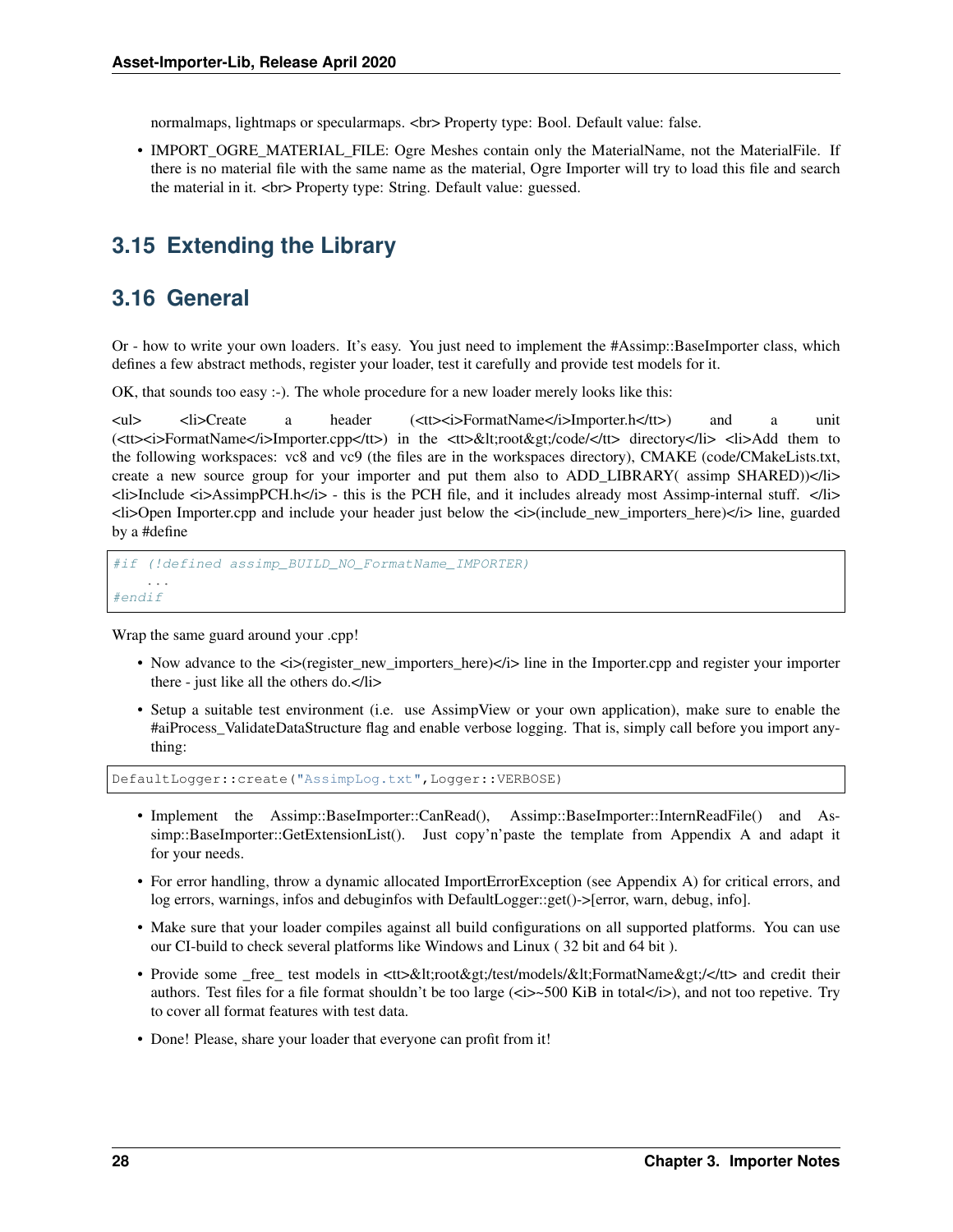# <span id="page-32-0"></span>**3.17 Properties**

You can use properties to chance the behavior of you importer. In order to do so, you have to override BaseImporter::SetupProperties, and specify you custom properties in config.h. Just have a look to the other AI\_CONFIG\_IMPORT\_\* defines and you will understand, how it works.

The properties can be set with Importer::SetProperty\*\*\*() and can be accessed in your SetupProperties function with Importer::GetProperty\*\*\*(). You can store the properties as a member variable of your importer, they are thread safe.

#### <span id="page-32-1"></span>**3.18 Notes for text importers**

- Try to make your parser as flexible as possible. Don't rely on particular layout, whitespace/tab style, except if the file format has a strict definition, in which case you should always warn about spec violations. But the general rule of thumb is  $\langle \rangle$  be strict in what you write and tolerant in what you accept $\langle \rangle$ .
- Call Assimp::BaseImporter::ConvertToUTF8() before you parse anything to convert foreign encodings to UTF-8. That's not necessary for XML importers, which must use the provided IrrXML for reading. </li>

# <span id="page-32-2"></span>**3.19 Notes for binary importers**

- Take care of endianness issues! Assimp importers mostly support big-endian platforms, which define the <tt>AI\_BUILD\_BIG\_ENDIAN</tt> constant. See the next section for a list of utilities to simplify this task.
- Don't trust the input data! Check all offsets!

#### <span id="page-32-3"></span>**3.20 Utilities**

Mixed stuff for internal use by loaders, mostly documented (most of them are already included by  $\langle i \rangle$ AssimpPCH.h $\langle i \rangle$ :

- ByteSwapper (*ByteSwapper.h*) manual byte swapping stuff for binary loaders.
- StreamReader (*StreamReader.h*) safe, endianess-correct, binary reading.
- IrrXML (*irrXMLWrapper.h*) for XML-parsing (SAX.
- CommentRemover (*RemoveComments.h*) remove single-line and multi-line comments from a text file.
- fast\_atof, strtoul10, strtoul16, SkipSpaceAndLineEnd, SkipToNextToken .. large family of low-level parsing functions, mostly declared in  $\langle i \rangle$  fast\_atof.h $\langle i \rangle$ ,  $\langle i \rangle$ StringComparison.h $\langle i \rangle$  and  $\langle i \rangle$ ParsingUtils.h $\langle i \rangle$  (a collection that grew historically, so don't expect perfect organization).
- ComputeNormalsWithSmoothingsGroups() (*SmoothingGroups.h*) Computes normal vectors from plain old smoothing groups.
- SkeletonMeshBuilder (*SkeletonMeshBuilder.h*) generate a dummy mesh from a given (animation) skeleton.
- StandardShapes (*StandardShapes.h*) generate meshes for standard solids, such as platonic primitives, cylinders or spheres.
- BatchLoader (*BaseImporter.h*) manage imports from external files. Useful for file formats which spread their data across multiple files.
- SceneCombiner (*SceneCombiner.h*) exhaustive toolset to merge multiple scenes. Useful for file formats which spread their data across multiple files. </li>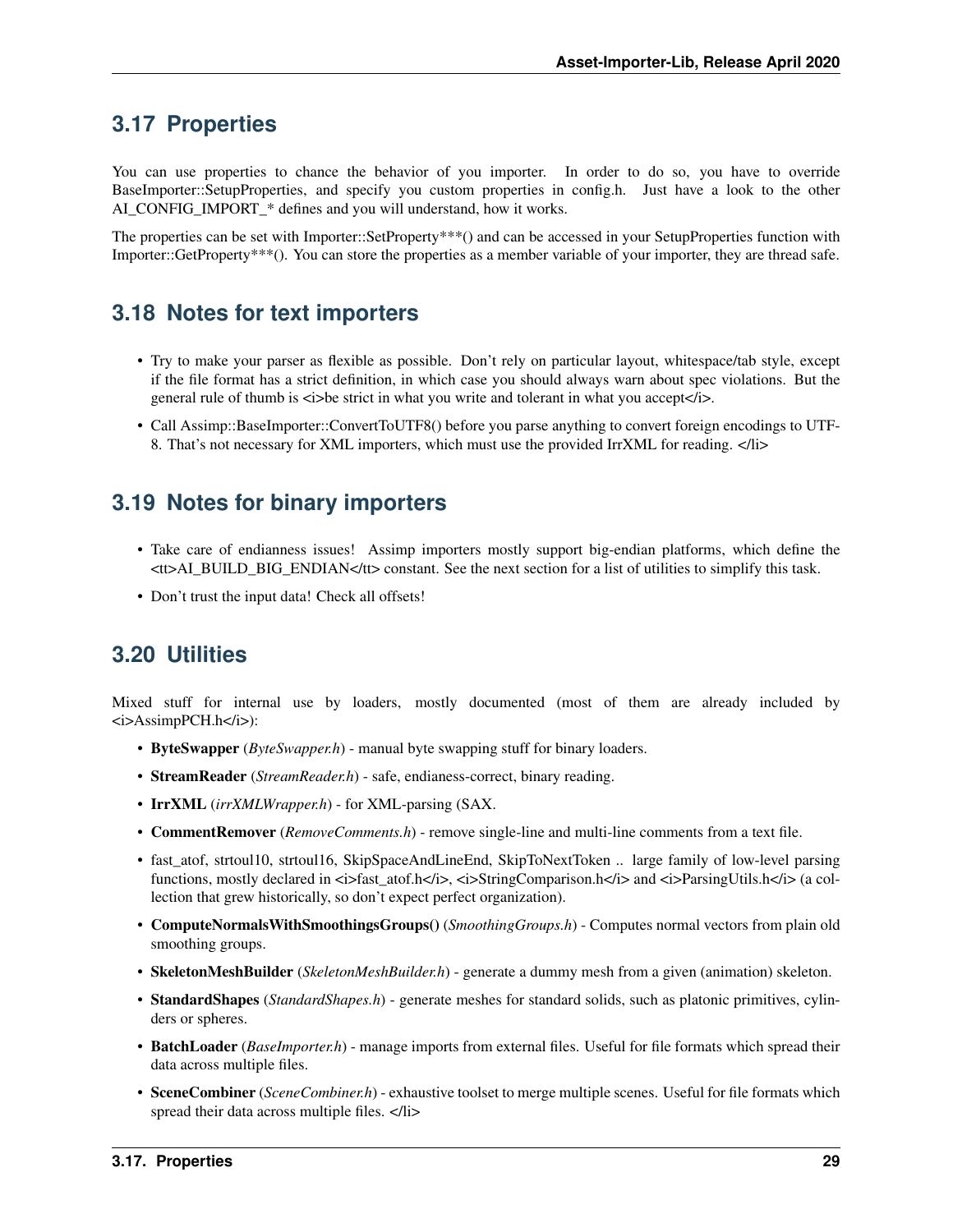# <span id="page-33-0"></span>**3.21 Filling materials**

The required definitions zo set/remove/query keys in #aiMaterial structures are declared in  $\langle i \rangle$ MaterialSystem.h $\langle i \rangle$ , in a #aiMaterial derivate called #aiMaterial. The header is included by AssimpPCH.h, so you don't need to bother.

```
aiMaterial* mat = new aiMaterial();
const float spec = 16.f;
mat->AddProperty(&spec, 1, AI_MATKEY_SHININESS);
//set the name of the material:
NewMaterial->AddProperty(&aiString(MaterialName.c_str()), AI_MATKEY_NAME);//
˓→MaterialName is a std::string
//set the first diffuse texture
NewMaterial->AddProperty(&aiString(Texturename.c_str()), AI_MATKEY_
˓→TEXTURE(aiTextureType_DIFFUSE, 0));//again, Texturename is a std::string
```
# <span id="page-33-1"></span>**3.22 Appendix A - Template for BaseImporter's abstract methods**

```
// -------------------------------------------------------------------------------
// Returns whether the class can handle the format of the given file.
bool xxxxImporter::CanRead( const std::string& pFile, IOSystem* pIOHandler,
     bool checkSig) const {
   const std::string extension = GetExtension(pFile);
   if(extension == "xxxx") {
        return true;
    }
    if (!extension.length() || checkSig) {
        // no extension given, or we're called a second time because no
        // suitable loader was found yet. This means, we're trying to open
        // the file and look for and hints to identify the file format.
        // #Assimp::BaseImporter provides some utilities:
        //
        // #Assimp::BaseImporter::SearchFileHeaderForToken - for text files.
        // It reads the first lines of the file and does a substring check
        // against a given list of 'magic' strings.
        //
        // #Assimp::BaseImporter::CheckMagicToken - for binary files. It goes
        // to a particular offset in the file and and compares the next words
        // against a given list of 'magic' tokens.
        // These checks MUST be done (even if !checkSig) if the file extension
        // is not exclusive to your format. For example, .xml is very common
        // and (co)used by many formats.
    }
   return false;
}
// -------------------------------------------------------------------------------
// Get list of file extensions handled by this loader
void xxxxImporter::GetExtensionList(std::set<std::string>& extensions) {
    extensions.insert("xxx");
}
```